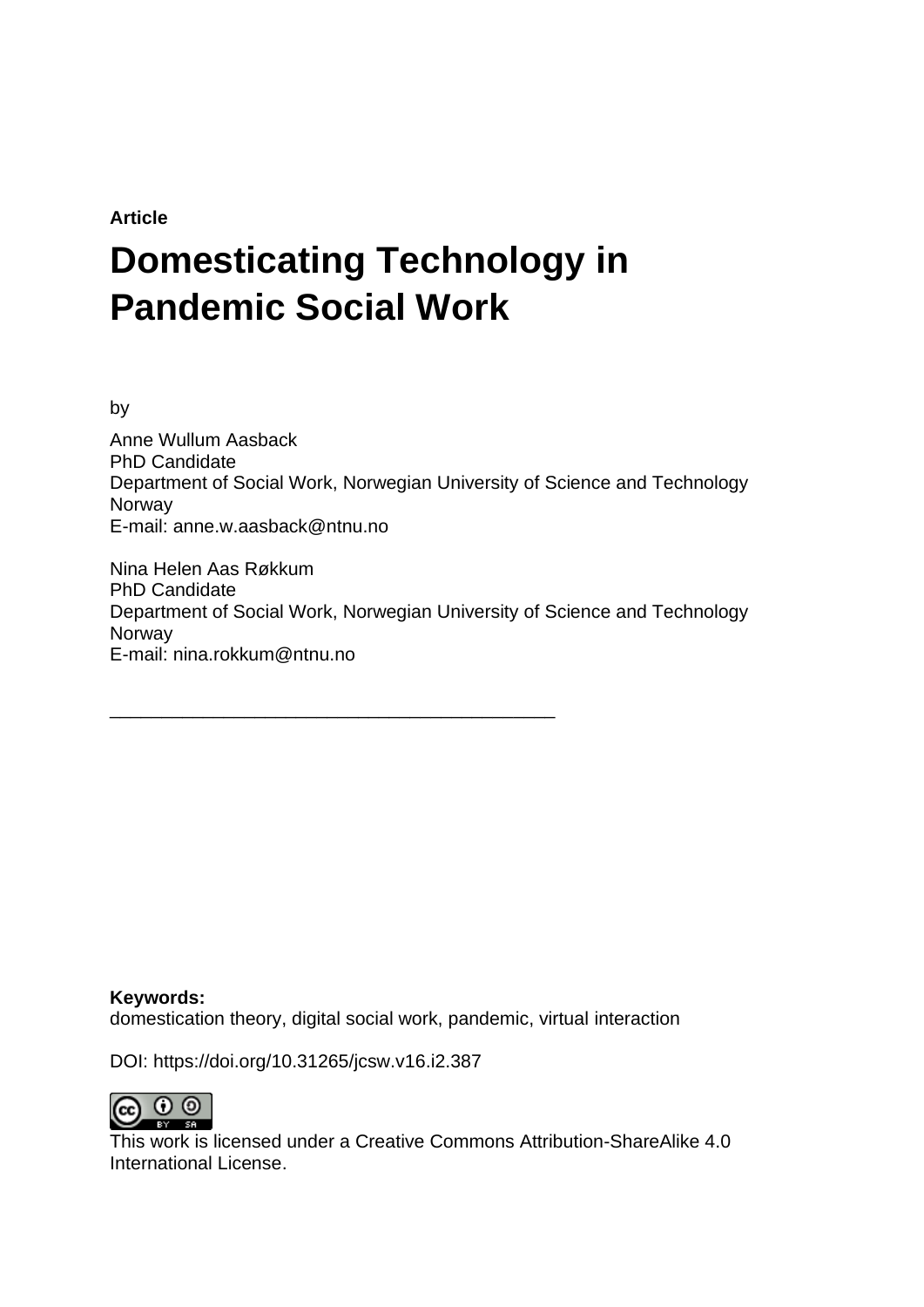# **Abstract**

On March 12th, 2020 the Norwegian government announced what later became known as 'the lockdown' of Norway due to the outbreak of COVID-19. This led to major changes in society, in which social distancing became the 'new normal' in everyday life. For social workers, this meant adapting to 'new' social problems among vulnerable groups, as well as comprehensive changes in their working conditions and interactions with clients.

Many social workers communicated with clients on digital platforms before the pandemic, but Norway's COVID-19 social distancing policies changed the terms for using these platforms. This article investigates the impact of the pandemic on the ways Norwegian social workers involve themselves with digital technology in their interactions with clients. We employ domestication theory to investigate how social workers shape and navigate these new circumstances triggered by the pandemic, using a three-dimensional model that includes practical, symbolic and cognitive levels of analysis.

The data underlying this article consist of 16 semi-structured interviews with social workers from seven different social services in Norway. The interviews were conducted approximately one month after the lockdown. The digital transformation within Norwegian social services, together with the changes related to the pandemic, has created new ways of practicing social work. One of the key findings concerns how social workers co-produce and adapt the use of technology to what they believe is important in interactions with their clients. In this adaption, they seek to preserve core values related to social work practices and professional development. The changes in working methods and approaches due to COVID-19 restrictions have also challenged the traditional understanding of roles and priorities underlying social work practices. In this process, new ways of digital interactions were developed.

*Keywords:* domestication theory, digital social work, pandemic, virtual interaction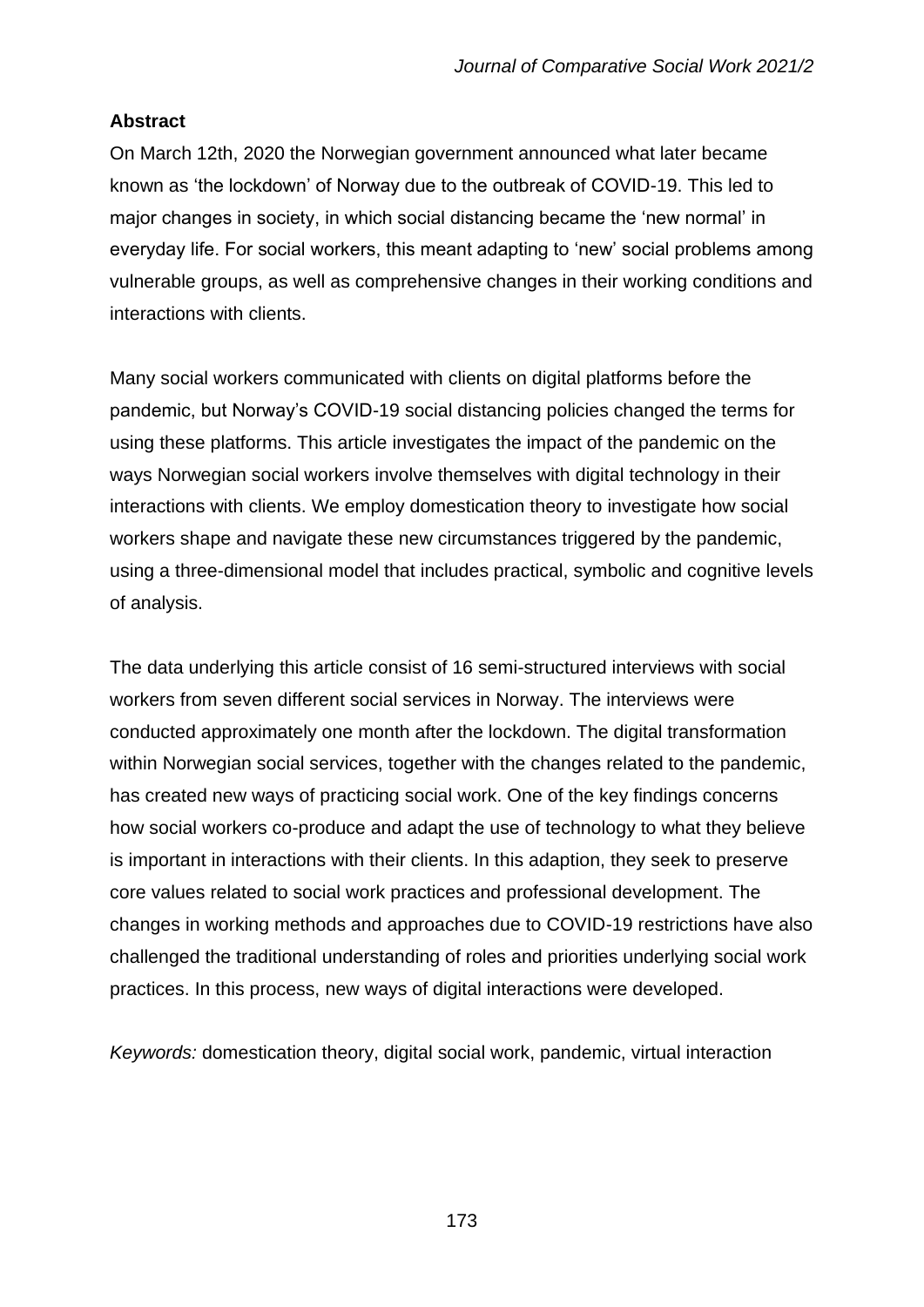#### **Introduction and research questions**

In this article, we investigate the impact of the pandemic on the ways Norwegian social workers involve themselves with digital technology in their interactions with clients. COVID-19 spread globally in a very short period of time, and quickly developed into a pandemic. This led to entire cities and countries being locked down, quarantines and social distancing, and suspended trade and infrastructure. On March 12th, 2020, the Norwegian prime minister announced what later became to be known as 'the lockdown' of Norway. All kindergartens were closed for children unless their parents worked in critical sectors. All schools and universities closed, and moved their classes to digital platforms. Employees in the private and public sector who had the opportunity to work from home were strongly advised or required to do so. Restaurants, gyms, football courts and most public spaces closed.

The expanding pandemic was met with comprehensive measures by the Norwegian authorities. International media reports showed overfilled hospitals, though this was not the case in Norway. The Norwegian government's measures hindered the virus from spreading at an early point, but at what cost? Unemployment rates exploded in just a few weeks (NAV, 2020). Vulnerable children and families isolated at home became a hot topic in the news. Social distancing policies and the national lockdown brought extensive challenges to the social work profession. At the same time, the national guidelines related to social distancing limited the possibilities for traditional face to face encounters, and forced social workers to find other, often digital, solutions.

Together with the other Nordic countries, Norway has been at the forefront of developing new ways of interacting with its citizens online and on building digital governance structures (OECD, 2017). Digital technology is not a new phenomenon in social work practice. Since the 1980s, different types of system management tools have been used to help organize field notes, keep track of clients and support case management (Hill & Shaw, 2011). For many Norwegian social workers, the possibility of communicating with clients on digital platforms was an opportunity even before the virus outbreak, but the social distancing policies changed the terms of- and need for using these platforms. In this article, we investigate how the pandemic has impacted the ways Norwegian social workers involve themselves with digital technology in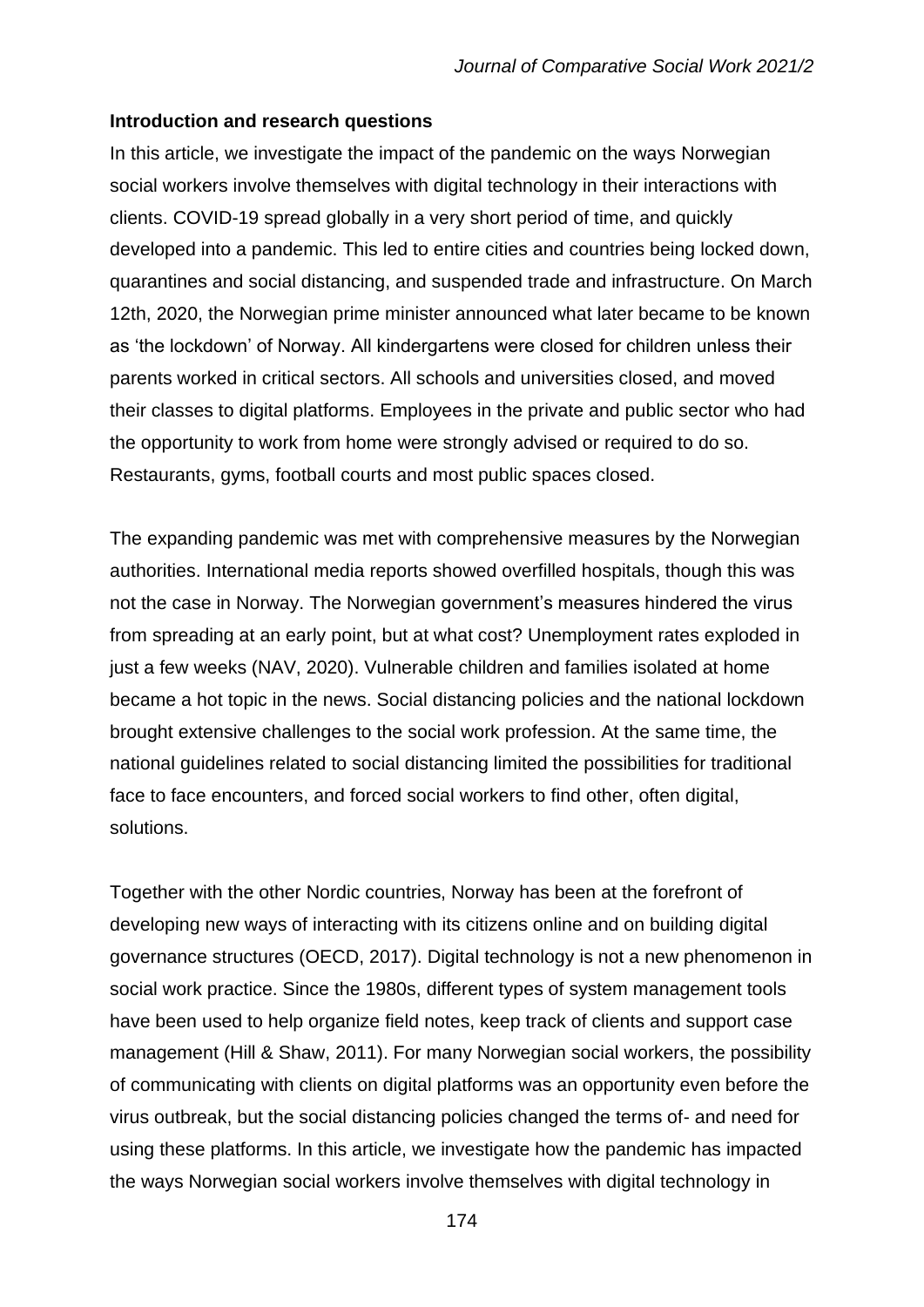interactions with clients. We turn our attention to the following research questions: What characterized social workers' digital interactions with clients during the first months of the pandemic? What can be learned from their experiences with domesticating technology? How has digital technology supported, challenged and changed professional values in practice?

## **Data and Method**

The data underlying this article consist of 16 semi-structured interviews with social workers from seven different social services in Norway. We contacted potential informants soon after Norwegian society was locked down on March 12th, 2020. The informants were recruited through two different ongoing research projects related to client communication and digital interaction in social work, both previously approved by the Norwegian Centre for Research Data (NSD). We compiled an interview guide to explore social workers' experiences of interacting with clients in the pandemic situation, and, more specifically, we wanted to acquire insight into digital communication channels and the reasons why these were adopted. All interviews were conducted by the authors of this article.

The article is based on interviews with informants who work within social service organizations. Eight informants worked in social welfare and employment services for adults, whereas the remaining eight worked in child welfare services. Regardless of employer and mandate, the informants held various roles within their organizations. While some primarily held administrative roles and case management tasks, others met fewer clients and had a more therapeutic role. What they had in common was direct contact with their clients. Informants had been employed in their current workplace for more than a year, and had completed higher education. Most had studied social work, while others had studied health care, family therapy, psychology, pedagogy or social science as their main or additional education. Since our informants had varying educational backgrounds, we chose to use the definition 'social worker' as a collective term to define the informants. The sample mainly consisted of women between 25 and 50 years of age, which reflects the gender and age balance within their organizations.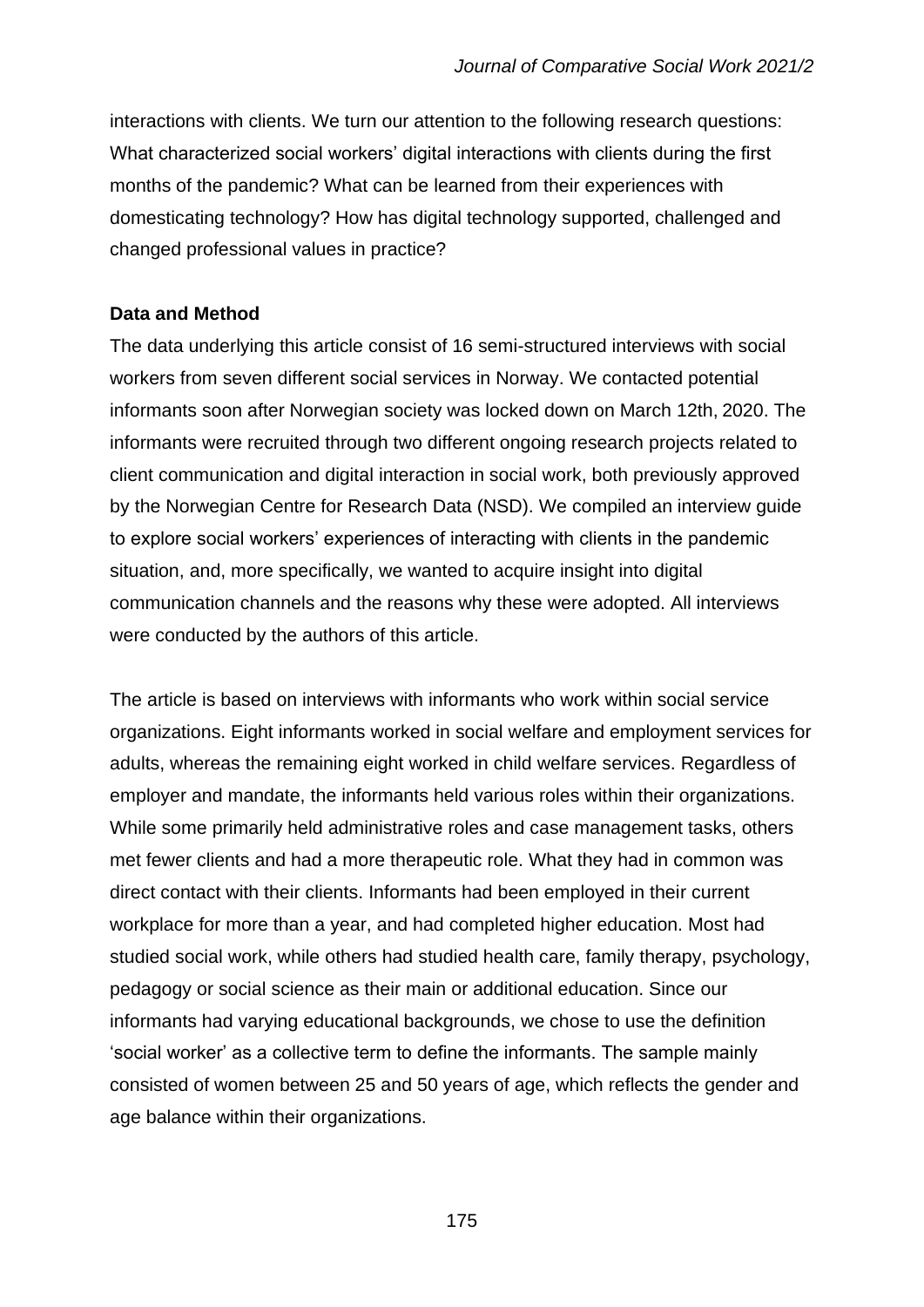We adopted an inductive approach to analysing the data, starting with transcribing the recorded interviews. The transcribed interviews were then assigned empirical codes closely related to what the informants said (Tjora, 2017). In this way, we made sure not to miss important nuances in the data. Many of the empirical codes were related to how social workers used and shaped the technology in their interaction with clients. This coding process laid the foundation for the refined research questions in this article. While the questions in the interview guide were primarily related to communication in the new situation, we found that the reasoning behind the informants' practices was just as central. Four overarching categories were then established in line with the research questions: 1) setting the scene for the digital transition; 2) availability in times of crisis; 3) building community through digital technology, and 4) quality of virtual interaction. The informants emphasized the flexibility in using digital tools, which led us to search for a theoretical framework that could assist in investigating this further. At this point, domestication theory was applied in the last part of the analysis. We then made coding maps related to the research questions within each of the features of domestication theory.

The interviews were conducted approximately one month after the lockdown, which we consider to be a strength of our data. At this time, social workers had to deal with several changes simultaneously. Due to the lockdown, they had been given new conditions and guidelines for their work, and needed to rethink their routines and practices to accommodate the new circumstances. We gained valuable insight into the social workers' experiences with these changes. In retrospect, we realize the importance of conducting the interviews at a time when Norwegian society was rapidly changing, and where workers had adjusted to the new conditions, but not quite cracked the code. Society is constantly changing, and we would not have gotten the same insight into the processes if we had interviewed the informants at another time. At any given time, such studies are snapshots of reality, with both the weaknesses and strengths this entails.

#### **Theoretical Framework: Domestication theory**

This article helps shed light on social workers' ability to use digital technology in creative ways to safeguard values and support interventions. New platforms where social workers can interact with clients are continuously developed in different areas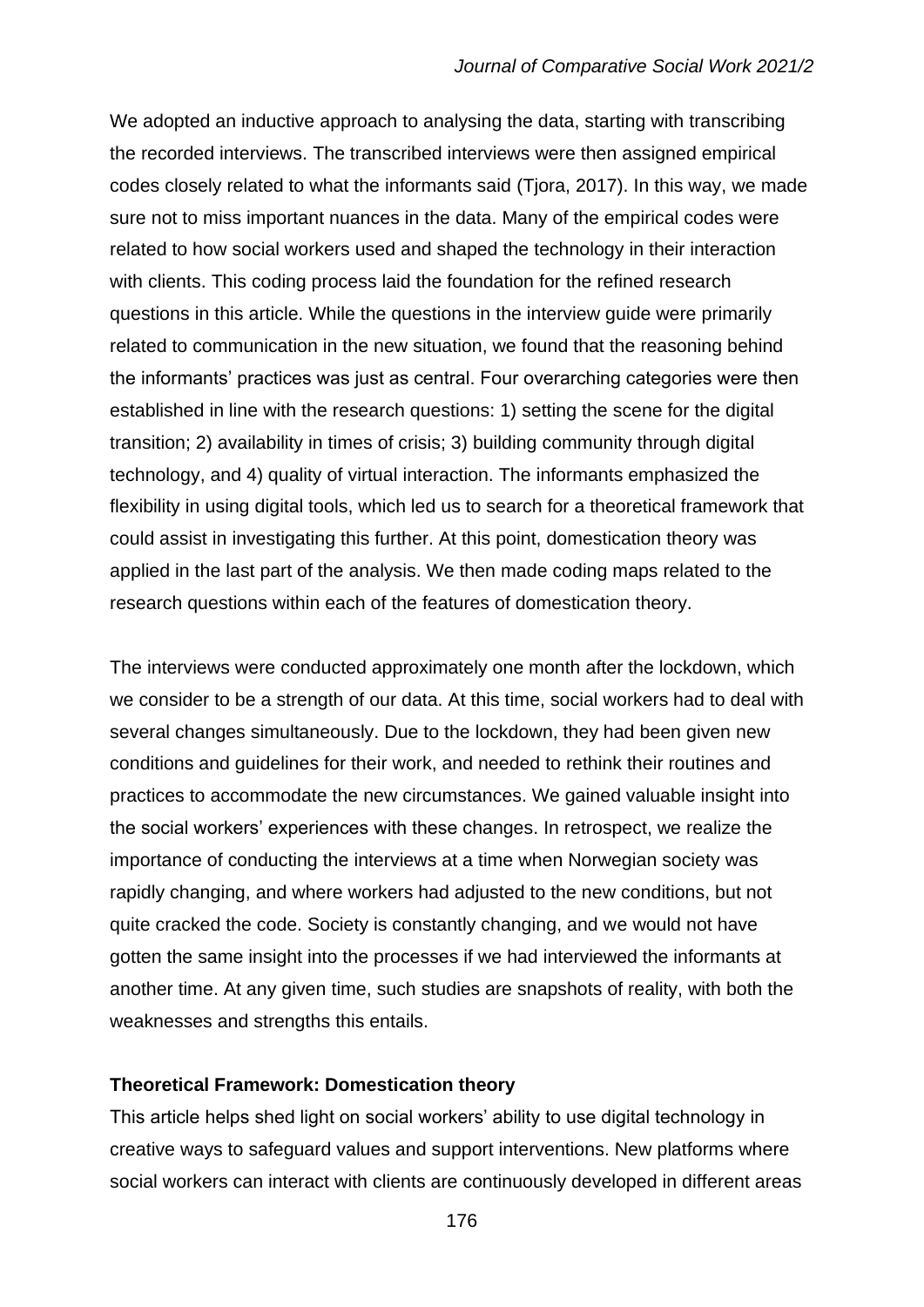of the profession (Granholm, 2016; LaMendola, 2019; Bullock & Collvin, 2015). This shows that digital tools of various kinds are an increasing part of the relational work with clients, which spreads into the domain of social work in novel ways. Recent research (i.e. Cook & Zschomler, 2020), including this article, shows that the pandemic reinforced this development. We draw on domestication theory to contextualize how social workers adopted digital technology to help support their interventions and interactions with clients.

Domestication theory is an approach within the interdisciplinary field of Science and Technology Studies, which describes the processes by which technologies are adopted or 'tamed' by their users. It is heavily influenced by Actor-Network Theory (ANT), together with theories descending from sociology of media and media consumption (Ask & Sørensen, 2019). Focusing on the user as a co-creator of technology, it asks questions like: Which processes are set in motion when new technology is introduced, and what characterizes them? How does new technology influence, and how is it adopted by, its users? What can we learn from the impact of new technology and what meanings are prescribed?

The term 'domestication' originates from domesticating wild animals, with domestication theory being a framework for investigating how technology is 'tamed' by its users (Sørensen, 2004). The process of domesticating animals is a two-way process, in which the animal adapts to the human world, but at the same time, humans and their way of living are influenced by the animal. Likewise, the 'taming' of technology is a process in which users are influenced by the technology itself, but also 'tinker' with the technology to better fit their needs and values (Berker et al., 2006). 'Tinkering' digital technology to avoid rigid systems and adjusting to everyday practices has been under the microscope within social work research on digital technology (Huuskonen & Vakkari, 2012). These 'workarounds' have been a way of handling information systems unfit for the tasks they are intended to support (Røhnebæk, 2014). This can be referred to as domesticating digital systems, creating meaning and making them fit everyday practices. This shows the flexible space each user may navigate within the scripted design of a digital solution, which was not intended by the designer of the system. In addition, domestication theory includes a more bottom-up perspective, in which the relationship between technology and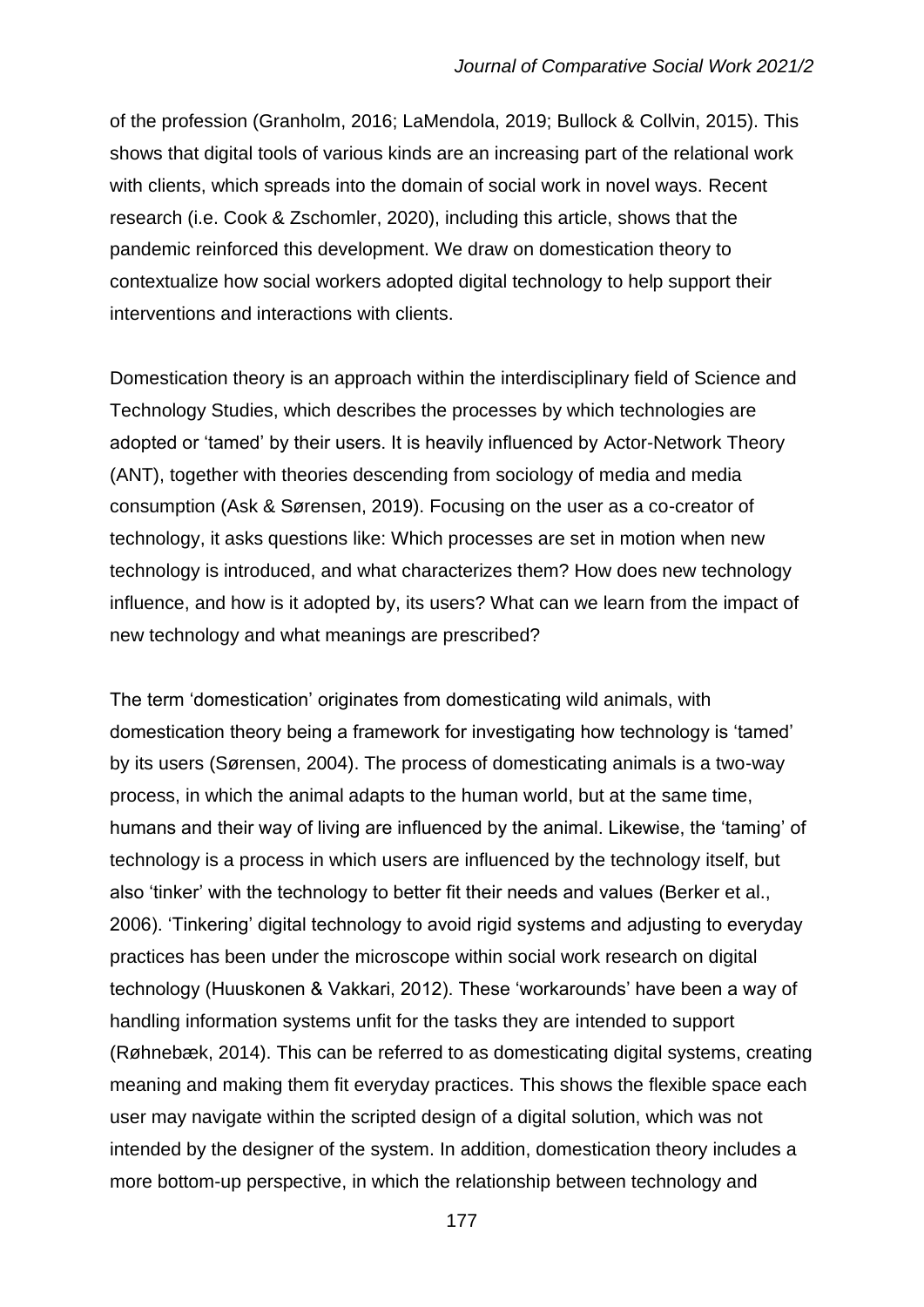society is mutually constituted. In this way, social work as a profession influences technology, and technology influences social work.

During the process of domestication, technological artefacts<sup>1</sup> become associated with practices, meaning making and other artefacts in constructing the intersection of large and small networks. Sørensen (2004) refers to three main generic sets of features when it comes to the domestication of technology. Firstly, the process of domestication leads to the construction of a set of practices related to an artefact, while a second feature concerns constructing the meaning of the artefact. The last feature deals with cognitive processes related to meaning making and learning from practices. These features make up a framework to describe and investigate the social workers' digital interactions with clients during the pandemic. It also underscores the role of users in shaping the technology, which we emphasize in this article.

## **Analysis**

The pandemic situation limited social workers' traditional face to face encounters; however, at the same time, an extensively digitalized welfare state has created new terms for social work. The analysis primarily addresses the first research question: What characterized social workers' digital interactions with clients during the first months of the pandemic? Based on a careful coding, recoding and grouping of the analytical categories, we base the presentation of findings on four categories: 1) setting the scene for the digital; 2) the availability in times of crisis; 3) building community through digital technology, and 4) the quality of virtual interaction.

# *Setting the scene for the digital*

The measures implemented during the pandemic led to the temporary shutdowns of familiar social networks and institutions, such as school and leisure arenas, with several parents experiencing challenges in meeting their children's needs (Bufdir, 2020). Many children and young people experienced new challenges during social isolation when everyday life was turned upside down, as did those who normally did not need any additional follow-up. This concern was especially related to children

 $1$  Technological artefacts are material objects made by human agents as a means to achieve practical ends. In this article, this term relates to the digital technology accessed and used by the social workers in their professional practice.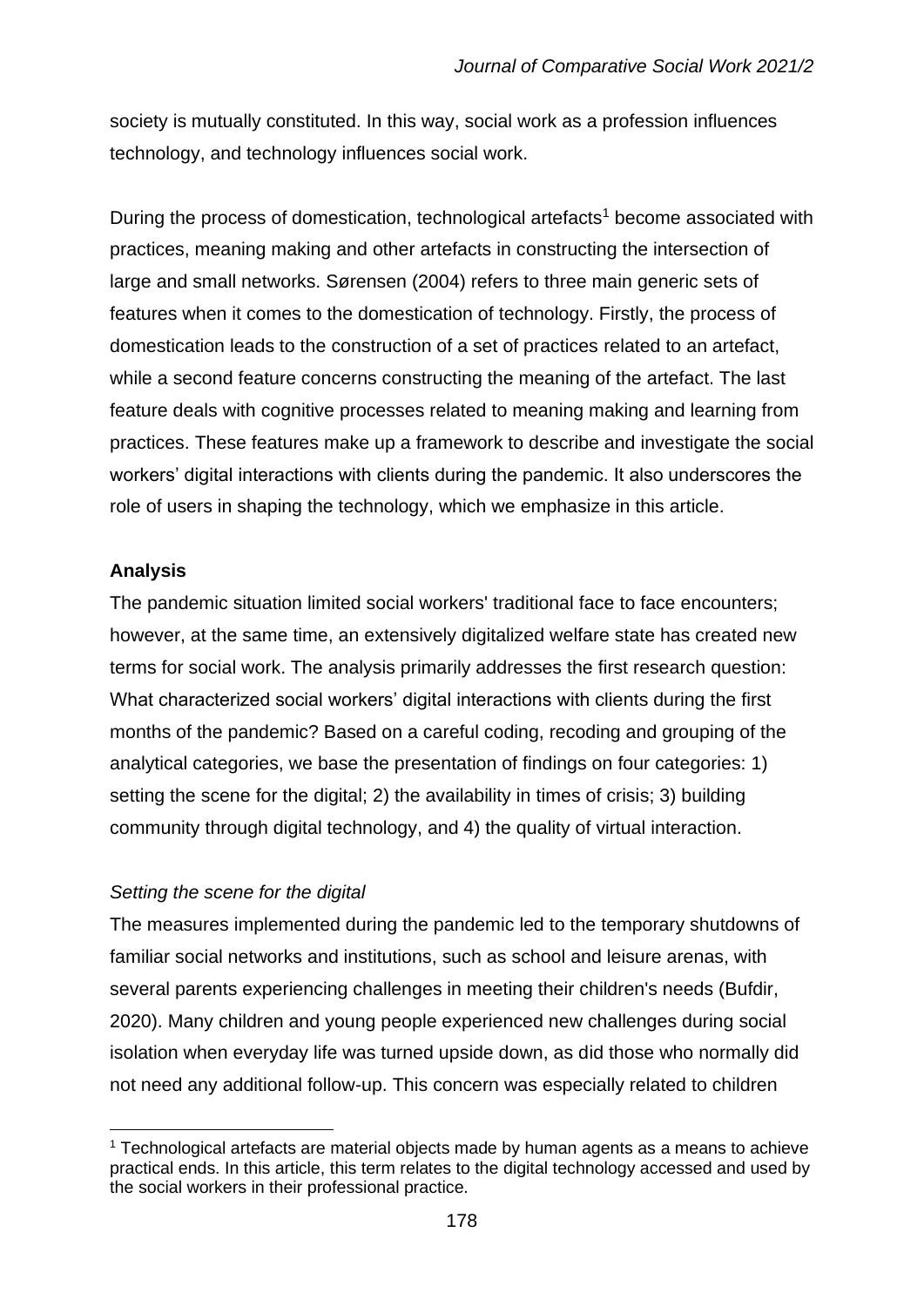and young people with disabilities, children and young people from families where parents have limited Norwegian language skills, families with cramped living conditions and children with parents in families with high levels of conflict (ibid.). Children can be indirectly affected by challenges for parents generated by pandemic measures. For example, this may relate to parents affected by unemployment, which can lead to stress and financial worries within the family, and trigger psychological reactions such as depression, frustration, aggression and increased substance use. These families will have an increased need for various assistance and measures. In addition, these families were not necessarily known by the services in the past. Newly published statistics from the Norwegian police authorities showed an increase in violence against children of 36% from 2019 to the pandemic year of 2020 (NRK, 2021).

These challenges, which were exacerbated by the pandemic, posed new demands and expectations to the social workers who work with these families. Many of these were related to digital technology and virtual arenas, in which most of the encounters between social workers and clients now took place. Our informants entered the pandemic situation with different skills and technological artefacts available. The digital technology allowing them to communicate with their clients from a distance, and use digital support systems outside of their offices, was available to many social workers even before the pandemic. Being at the forefront of developing digital services in the governmental sector (OECD, 2017), Norway paved the way for mobile ways of working for public servants. All informants had access to laptops and remote access solutions, which made it possible for them to work from home when the social distancing policies were introduced. However, when it came to digital information systems and platforms that made communication with clients possible, the informants had unequal access to modes of digital technology.

While informants working in social welfare and unemployment services for adults had been able to communicate through chat messages on a digital platform developed especially for this purpose, the child welfare workers did not yet have this possibility. Whenever they needed to use written digital messages, the primary tools were SMS and chat apps on their mobile phones. The drawback with these tools is that they are not secure enough to communicate sensitive data, according to the General Data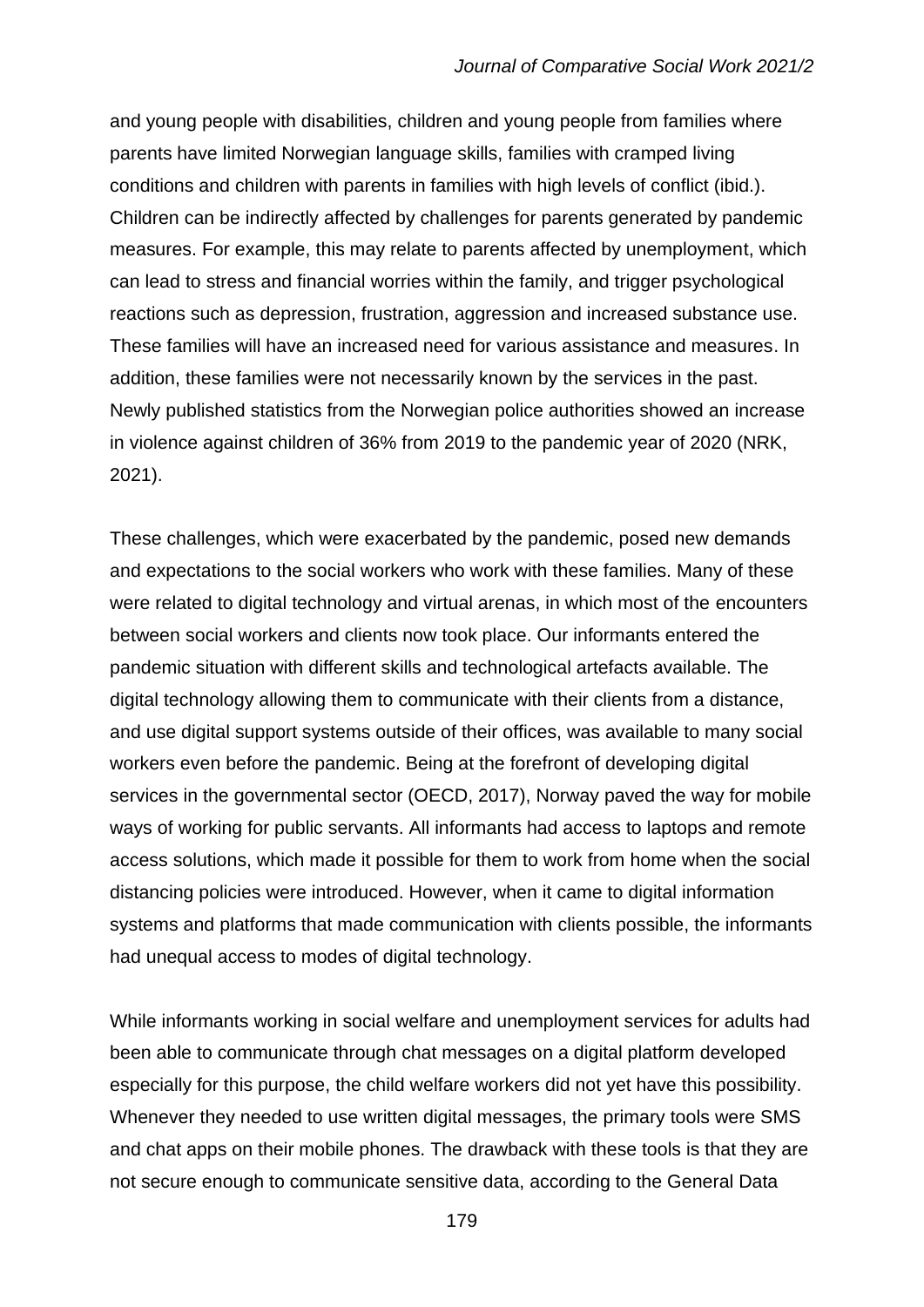Protection Regulation (EU GDPR) regulations and the data protection agencies (Datatilsynet, 2021). During the pandemic, the focus on privacy and security in handling sensitive data seemed to be toned down. One of our informants stated that, '*Privacy-related concerns became subordinated because we needed a quick temporary solution.'* When communicating digitally during lockdown, previous concerns about privacy became less important than providing services to clients. This shows how risks associated with the use of digital technology were considered less serious due to the lockdown, compared to the risk of not being able to provide adequate support for vulnerable families.

Video meetings were highlighted by most of the informants as the preferred digital communication channel during the time when social isolation became the 'new normal'. Depending on their employer's agreements on software and Information and Communications Technology (ICT) solutions and who they were to meet, informants used services like Google Hangouts, Google Meet, Skype, Zoom, Microsoft Teams or other less well-known video conferencing services. Although video solutions were available before the pandemic outbreak, only a few informants reflected on how this technology could benefit their work; as one of them recalled:

Before the coronavirus outbreak, our office had a goal that everyone should do at least one video meeting, and it felt a bit weird! We didn't think we were going to reach that goal. And then the coronavirus came, and everybody was having video meetings within the first week.

This quote illustrates the enormous changes that occurred almost overnight. Another informant also shared experiences of using video meetings to meet clients individually and in groups:

So, it was very ideal that we had invented [Google] hangouts. Before this, I would have just used the phone, but now we can actually meet several people together in a completely different way. So that was a bit like, 'Wow! This creates possibilities!

This quote demonstrates how the informant perceived herself as a co-creator of technology, and not just a user. Another informant working in child welfare services described the possibilities resulting from this. The children they worked with needed joint activities, rather than 'only to talk'. Because there was not an option to meet with them in person, they started to use video meetings to arrange activities such as cooking or playing games while chatting. Although the informants had access to the technological artefacts, they did not necessarily have the skills to use them, let alone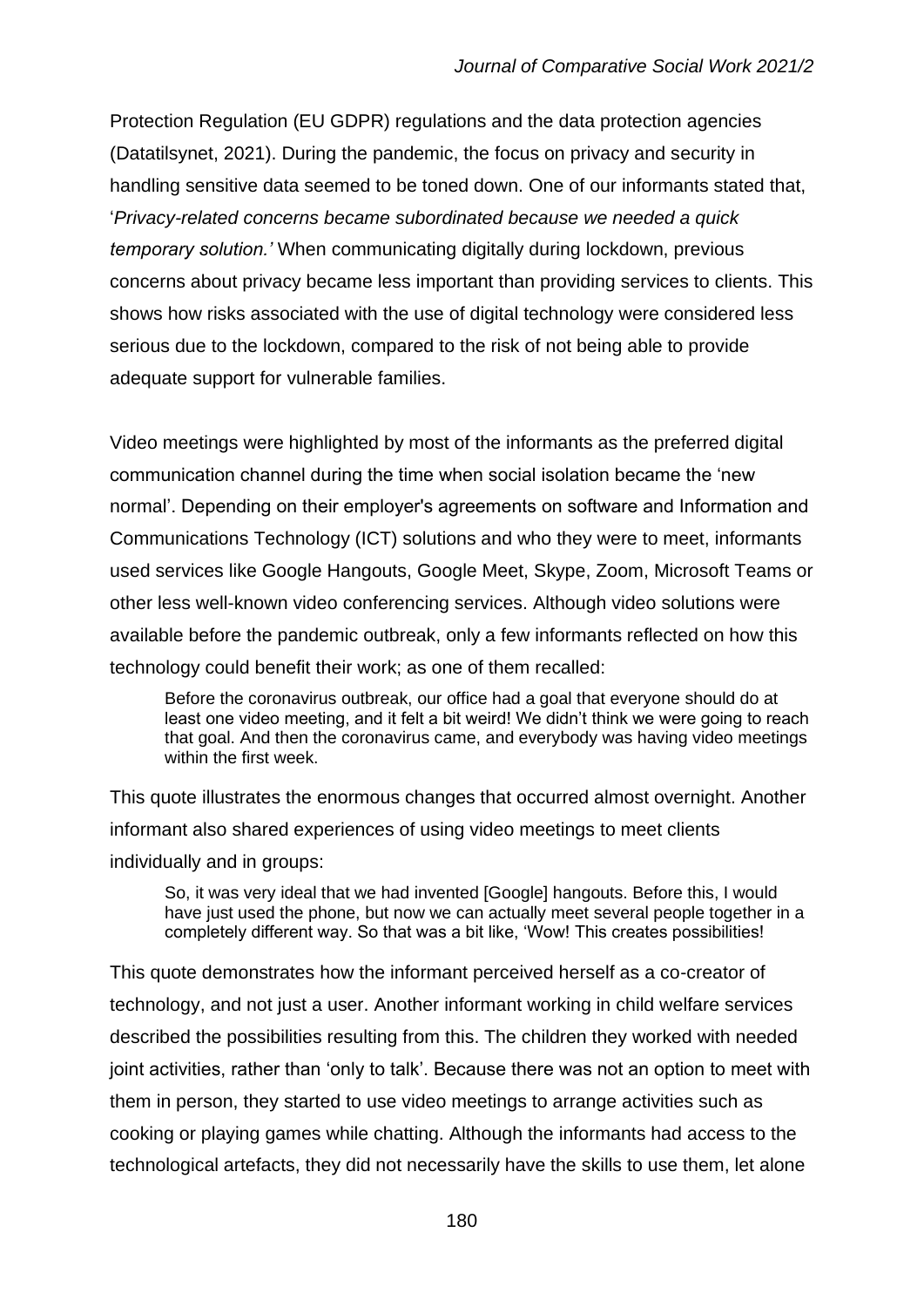adapt them to resolve the challenges and take advantage of the opportunities introduced by the pandemic.

Moreover, social workers' level of technological skills before the pandemic impacted both the scope of use and the level of creativity. Some of the informants felt unsure about how to use the virtual meeting arenas, particularly when there were several such platforms. Other informants had previous knowledge and experiences with digital technology, which they now integrated into their professional work. One informant had an interest and skills in video production. When his team of social workers could not meet the group of  $NEETS<sup>2</sup>$  in person, they were able to set up a production studio to facilitate group meetings. One example concerned rigging the studio to enable clients, through apps such as Mentimeter, to provide feedback to questions from the social workers, after which their response appeared on the wall behind the social workers facilitating the group.

The technology available, together with the informants' technological skills and professional willingness to adjust and experiment with new ways of interacting with clients, set the scene for the digital in pandemic social work. In the next sections, we will address how some practices and values embedded in social work led to the appearance of new socio-technical assemblages.

# *Availability in times of crisis*

As mentioned earlier, the Norwegian government reacted to the pandemic by 'locking down' critical societal actors. One informant explained that she had experienced patience from her clients, and observed that they had lowered their expectations of the services due to the lockdown. She said that, '*Right now, everybody is flexible and understanding about delays and the lack of progress.'* Although she worked from home and her clients did not seem to expect rapid responses, she emphasized that, *'We keep doing things as usual, it's just that we have to do it a bit differently.'* These statements apply to all informants regardless of organizational affiliation. They were

<sup>2</sup> NEET, an acronym for 'Not in Education, Employment, or Training', refers to a person who is unemployed and not receiving an education or vocational training.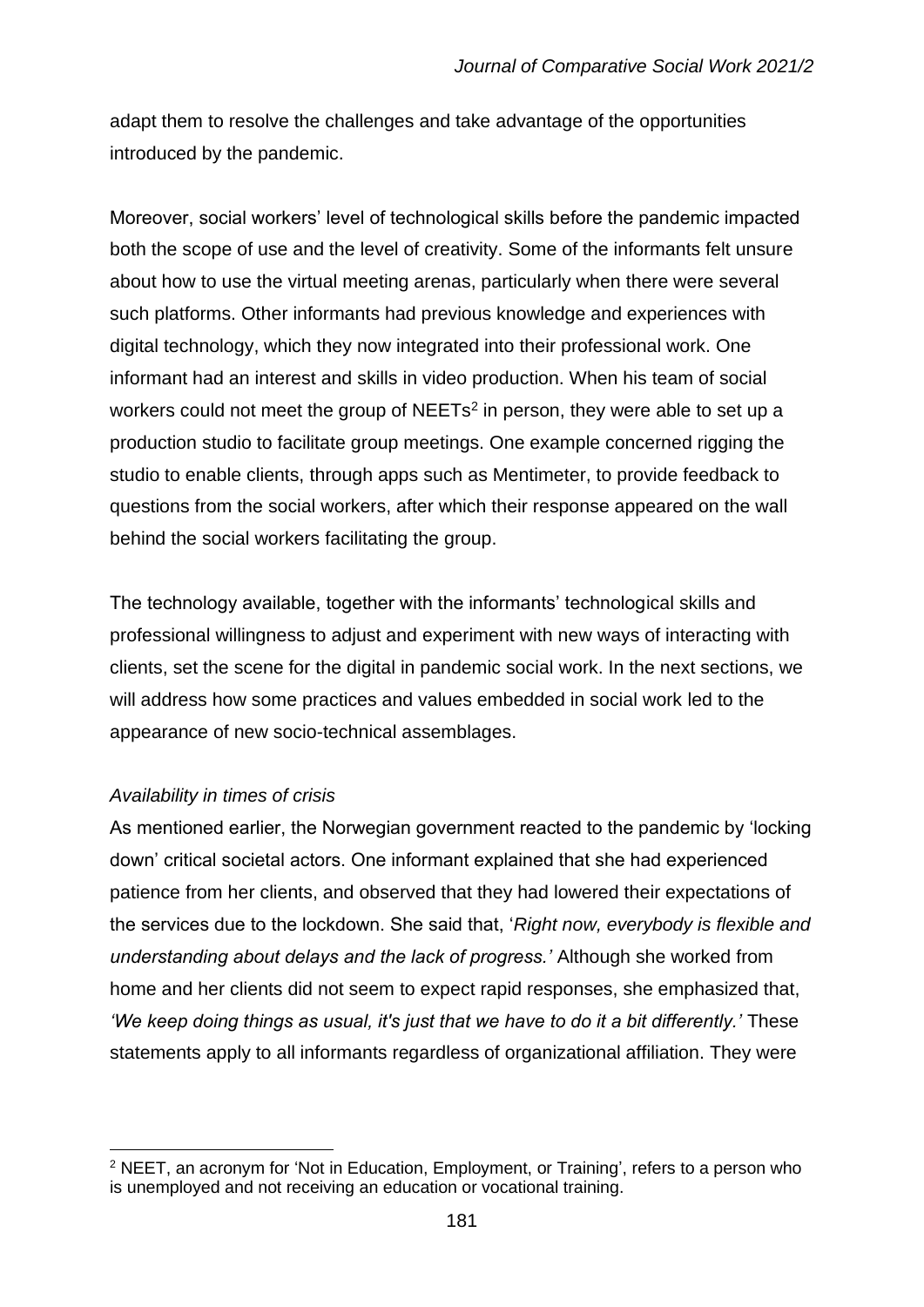eager to continue their work, and although they had to change some priorities and postpone some tasks, they considered their services to be more important than ever.

According to our informants, the lockdown led to concerns related to vulnerable groups in particular. They emphasized the importance of maintaining welfare services to all clients, and that no one should feel alone or overlooked. One informant put it this way:

It has been very unfortunate that some services have been completely closed. Some partners we collaborate with have put their work on hold and not realized how important they are, I think. And it has been very unsatisfactory for us, who have tried to maintain our regular activities.

In other words, the informant experienced a discomfort related to the mismatch in the way different services stayed available to their clients during lockdown. When asked about the most important thing with their work in this situation, the informants all agreed on the following:

To be present. That we still provide support. That we are still here for them. That we are just a phone call away or that we can meet for a chat. That there is someone who cares and is available. That is important.

Moreover, the informants emphasized having more frequent contact with their clients. They were worried that if clients were left to fend for themselves, they would not get the help and support they needed, especially in a more challenging period. In connection with this, one informant expressed that:

I think that having regular contact can bring along a preventive effect. So, this has been the foundation of the way I have worked in this situation. I've made it clear that I want more frequent follow ups to make it more predictable for them.

In addition, the use of technological artefacts enabled frequent contact, which contributed to a relationship building based on predictability and trust. Moreover, the social workers pointed out that availability and the quality of the relationship were related.

The social workers' organizations all had restrictions regarding meeting clients in person, but some were able to have 'ordinary' encounters if it was urgent. Permission to meet a client face to face was in most cases dependent on the severity of the case, the social workers' relationship with the clients and whether the client was at an early stage in the process. One informant stated that she would not *'cancel scheduled conversations with children, because we cannot meet them in person. We*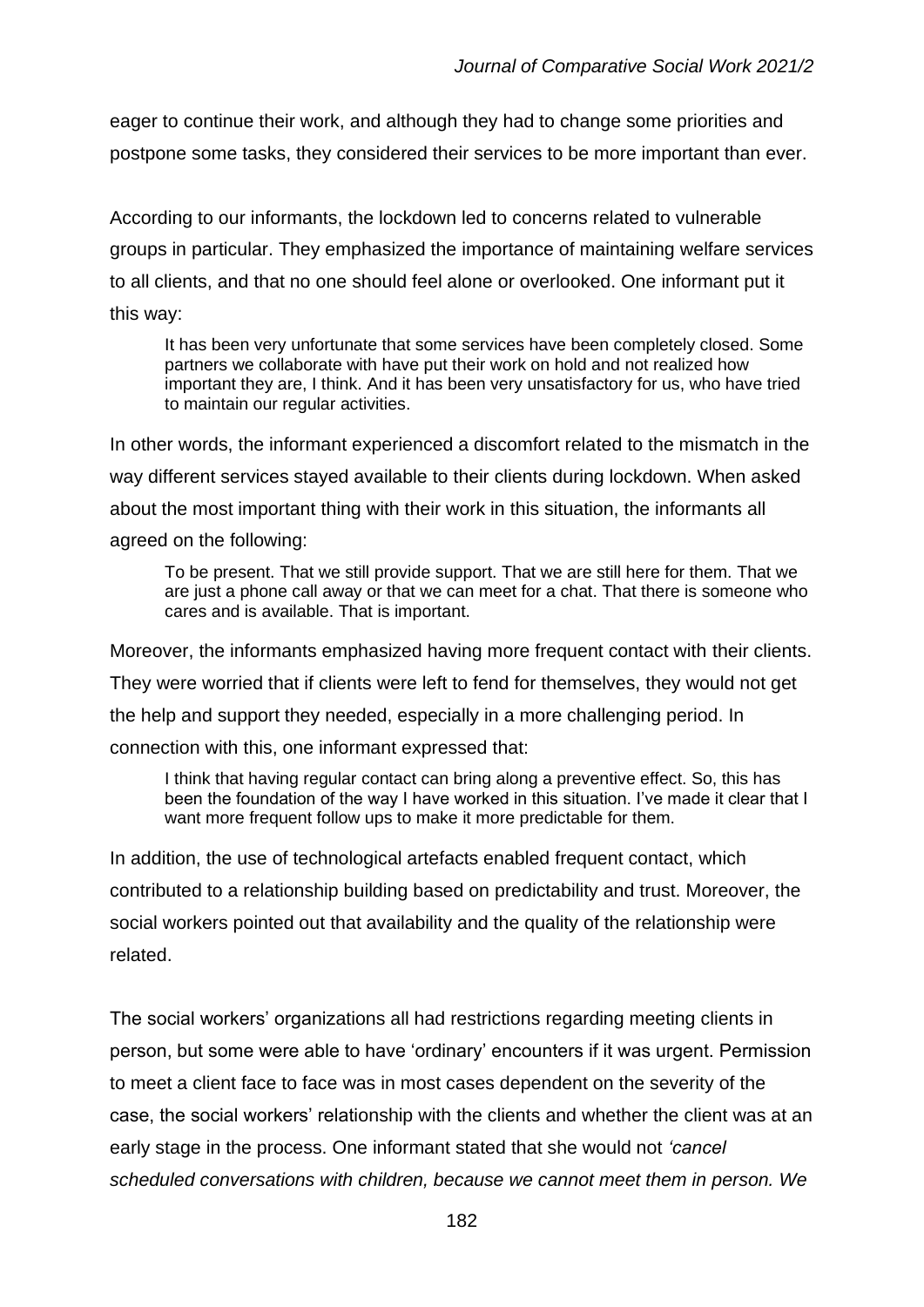*wouldn't allow the children to become unavailable to us'*. Therefore, she sought other ways to interact with children and families, particularly with the help of technological artefacts. *'Everything now takes places at Microsoft Teams. We have not locked down child welfare services. The families still struggle, and we can't just leave them alone, especially not now'*, the informant continued. All informants, regardless of organization and target group, stressed the importance of making themselves available and underscored the role of digital technology in this process.

## *Building community through digital technology*

To have a common denominator, which in this case was the pandemic, helped to create a sense of community. Everyone suddenly had something in common, which was not necessarily present before the pandemic. According to our informants, this aspect of the pandemic made it easier to be available to their clients. To illustrate the emergence of a 'new' community during the pandemic, one informant stated:

I also feel that there is a little more personal touch in the conversations. We make contact and ask how they are doing in these strange circumstances, and they ask the same questions back. They ask how WE are, and it feels like we are in the same boat.'

Several informants use the expression *'being in the same boat'.* They had found some common ground that made them understand their clients better and vice versa. In this way, the pandemic led to social workers and clients to become more aware of what they had in common and what was different in everyday life. This awareness can help to even out the power imbalance between social workers and their clients, and lead to a stronger relationship. A key point is that digital technology was essential to accommodate this sense of community.

According to the informants, social isolation was nothing new to many clients. During a conversation with one informant, a client stated that, *'My lifestyle actually has a name. It's called quarantine.'* For this client, the changes due to the pandemic were minimal. He lived a life where social isolation was the rule rather than the exception, and now the rest of Norway's population were in the same situation. Another informant described a client's reaction to the lockdown as follows:

'Now you know how I've had it all along', she said because she hadn't been to school for many years and she had been an outsider, on the outside of many communities. And she said that: 'Now you also get some insight into how it is for me. For me, this situation is very common.'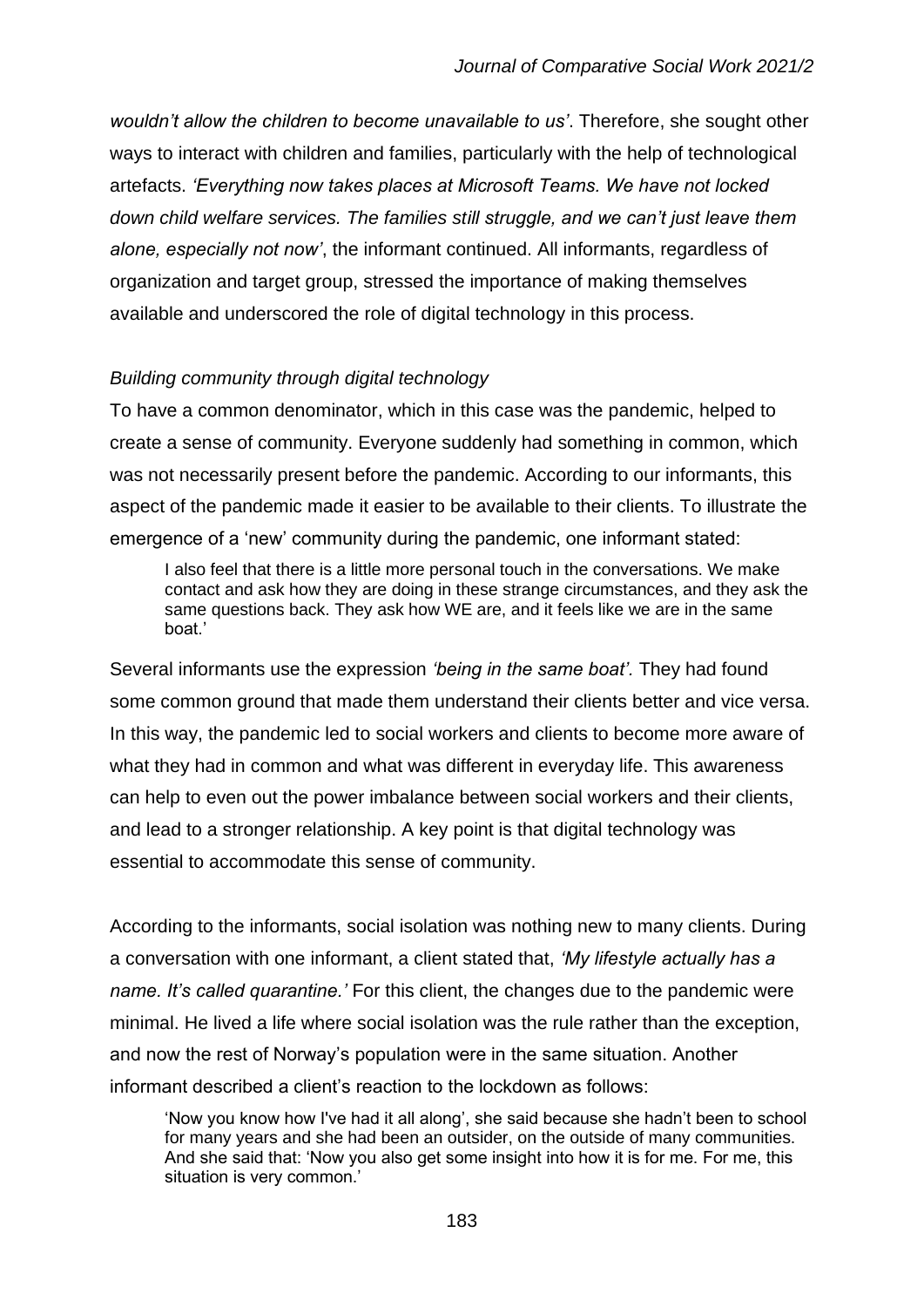Suddenly, the roles were turned upside down. The clients became the 'experts' in the new situation, and, as illustrated in the quote above, clients invited social workers into a community characterized by a social isolation already known to them.

The learning potential for other communities was also emphasized due to the pandemic, particularly virtual communities. A couple of informants talked about how young people invited them into their virtual communities, and how they could learn from these experiences. *'Suddenly we meet in an arena where they have knowledge and the best skills, and they have to teach us'*, one of them stated. The informants told us about their regular digital encounters with a group of young people with different challenges and that one active gamer introduced the entire group to a game. During several video meetings, they played and talked. One of the informants described how this turned the roles, because *'These kids have difficulties in so many social settings, but here [the active gamer] got to show new sides of himself for which he received recognition and acknowledgement.'* In turn, this led the informants to perceive the active gamer differently. The fact that young people are already interwoven in a digital world places demands on social workers' digital competence, thus creating an opportunity for recognition and common learning processes. One informant touched upon this, when stating that:

They are better than us at this, and they get recognition for being good. It is cool that they get to show off their skills. I don't think we would have managed this if it hadn't been for the pandemic.

Due to the pandemic, the informants found creative solutions, which involved the clients in different ways than before and set the foundation for new (virtual) communities. Ultimately, this led the informants to build relations and communities in a time with a desperate need for this. This was also a goal before the pandemic, but social distancing made the social workers rethink how digital technology could help them achieve this.

# *Quality of virtual interaction*

The quality of the interaction was a key concern among our informants, particularly in relation to 'virtual home visits' and other forms of digital communication. While our informants had access to several secure ways of online communication with clients before the pandemic, the social distancing policies put these activities to the test.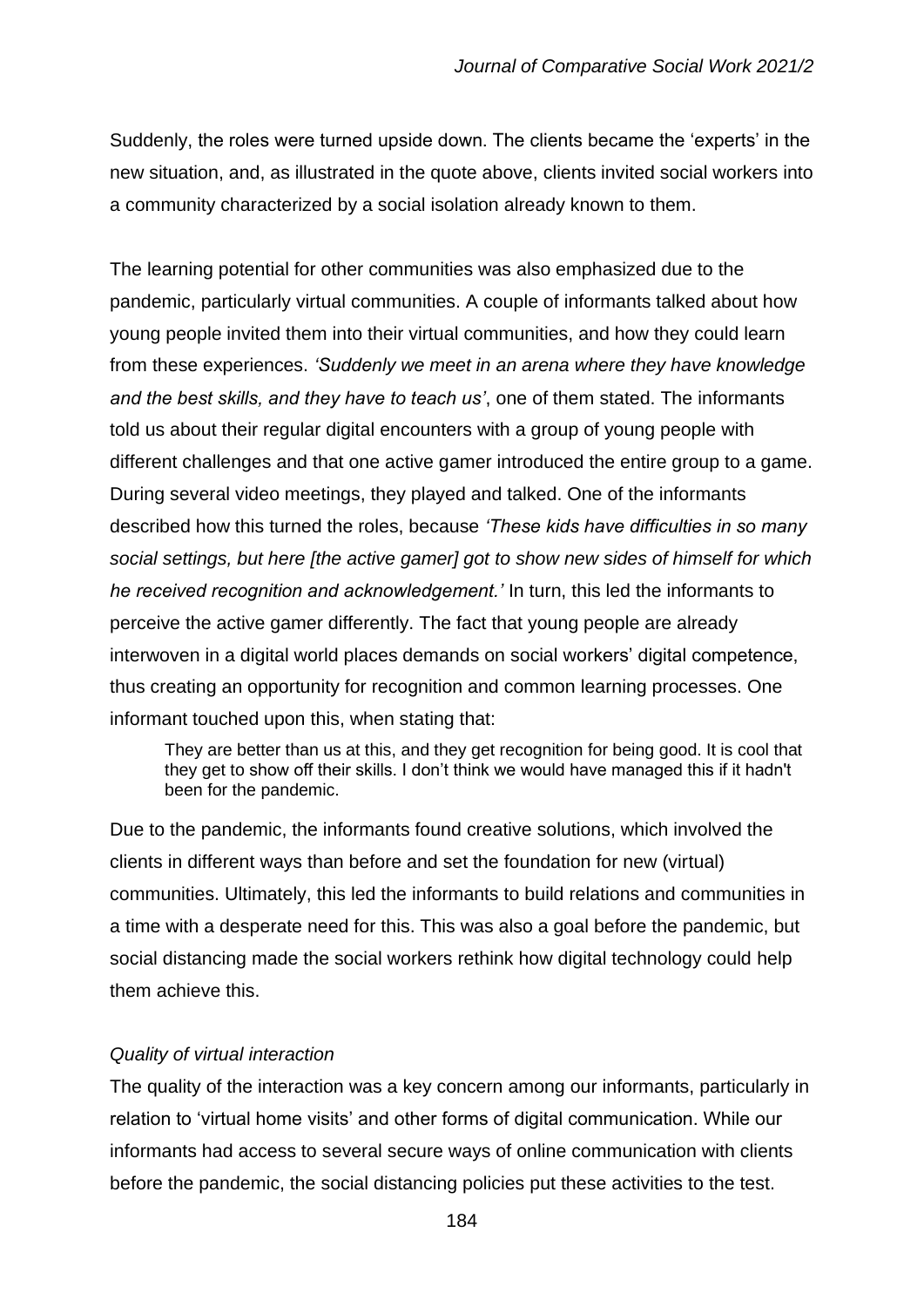Although it was a fast method of checking status, according to the informants written communication was perceived to be one-dimensional and led to the loss of several aspects of communication. Among other things, they emphasized the importance of body language in interacting with their clients. The informants felt like they were losing part of the social interaction when they just saw their client's face through the screen. This may indicate that the quality of the interaction declined. Other research has come to similar conclusions. Hammersley et al. (2019) studied video interaction in services, highlighting how video/audio and image-based communication provides less information than face to face communication. The social workers participating in this study were conscious of this. At the same time, despite their relatively short experiences with virtual meetings, they felt that they had managed to develop new communication skills, which to a certain degree could compensate for this shortage.

The differences in the richness of communication between the communication channels were independent of that as an issue. During the interviews, several informants hierarchically evaluated different communication channels based on the richness of their interaction. One informant expressed:

I'd rather have video meetings than telephone conversations. Telephone conversations become so short and impersonal, and are better for short professional clarifications, and things like that. To have 'good' conversations, I would rather meet on video, but most of all I prefer to meet face to face.

Another informant explained that empathy is difficult when writing, and emphasized the importance of getting real-time feedback. This was most difficult through written communication and telephone conversations, less complicated through video meetings and easiest through meeting face to face. The informants referred to face to face meetings as the 'gold standard' in interacting with clients. One advantage they highlighted with video meetings was learning to see their clients in a different way. To help illustrate this, one informant stated that:

I was surprised by the way her home looked. […] I would have seen her differently if she just came to the office. At home, I got to see more of the context, not just the parts that needed help.

As this quote shows, the fact that social workers and clients were at home when they met shaped how the informants perceived their clients, and how they perceived themselves.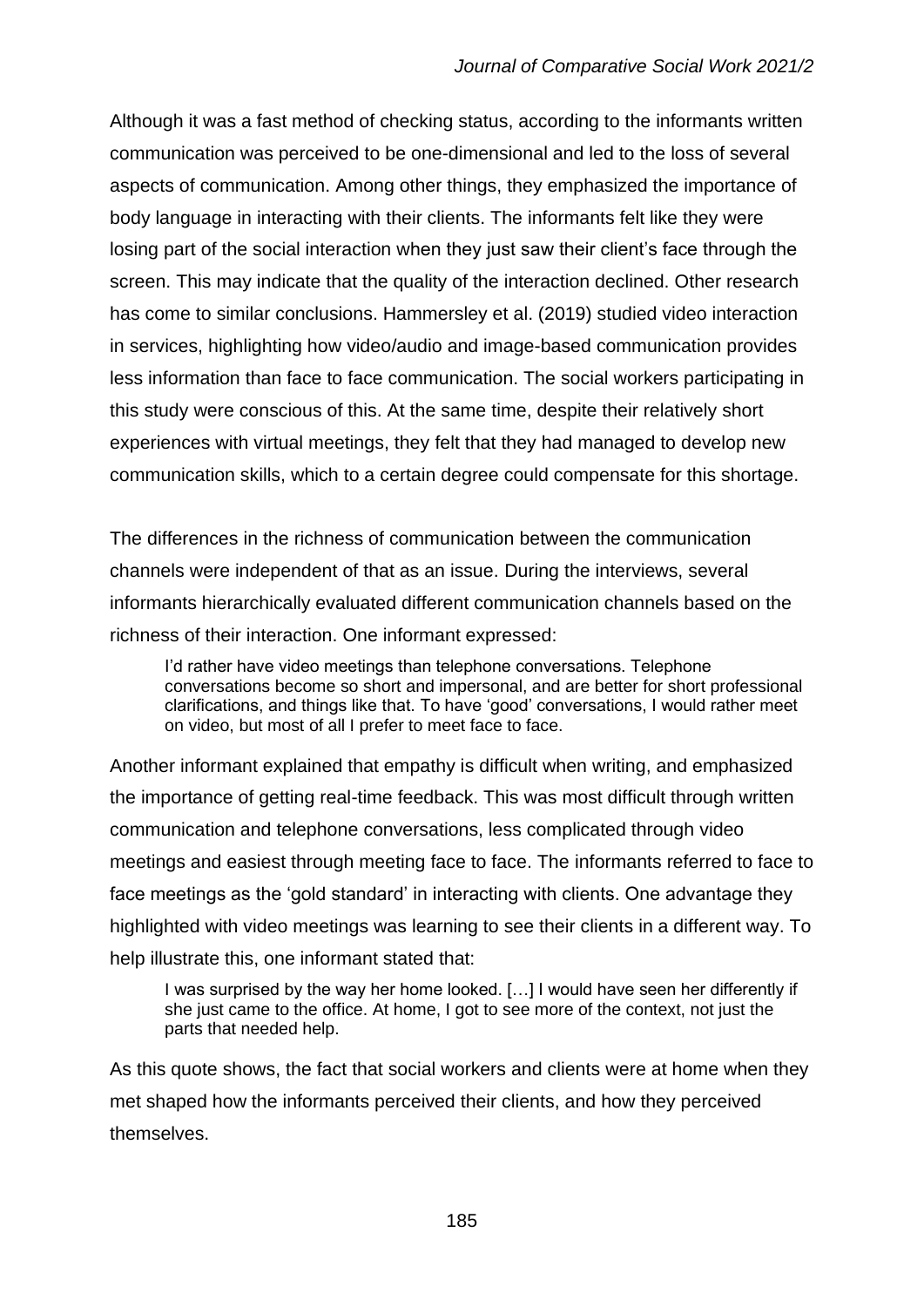Although several informants felt somewhat alienated in the digital landscape, they still recognized the importance of adapting their approaches to what was understood by the informants as the clients' 'home ground', which in cases with children and young people, are often digital. One informant reflected on this in the following way:

It is not our home ground anymore, at least for most of us, and suddenly children and young people can experience being in control, that they are the best and that they must teach us how to navigate digitally. And then we get to see each other in new ways, they get to see us as something other than the professional social worker.

The spatial arena was central when the informants reflected on the quality of the interaction. One problematic aspect of a narrowed spatial arena in video meetings was the influence on power relations. One informant stated that: *'It is something about having social services inside your own living room. Not everyone is comfortable with this'*, and another elaborated by saying that *'One kind of takes away their private sphere, but on the other side, the family may feel more secure, because the social worker is like a guest in their own home.*

This shows that video meetings blur the line between the private and the public, which can be experienced as both uncomfortable, but also reassuring. When social life normalizes, the informants point out that they will adapt various forms of interaction with their clients, and that the pandemic has expanded their toolbox in this regard.

# **Discussion**

The social workers participating in our study shaped technology in different ways using technological artefacts to support their methods, practices and core values. This shows that there is space for agency within the frames of the technological script. We have already shown that domestication theory is a useful theoretical framework in this regard. From here, we use the three dimensions introduced by Lie and Sørensen (1996) to structure our findings in the discussion, and take a closer look at what can be learned from the social workers with domesticating technology, as well as how digital technology supported, challenged and changed professional values in practice.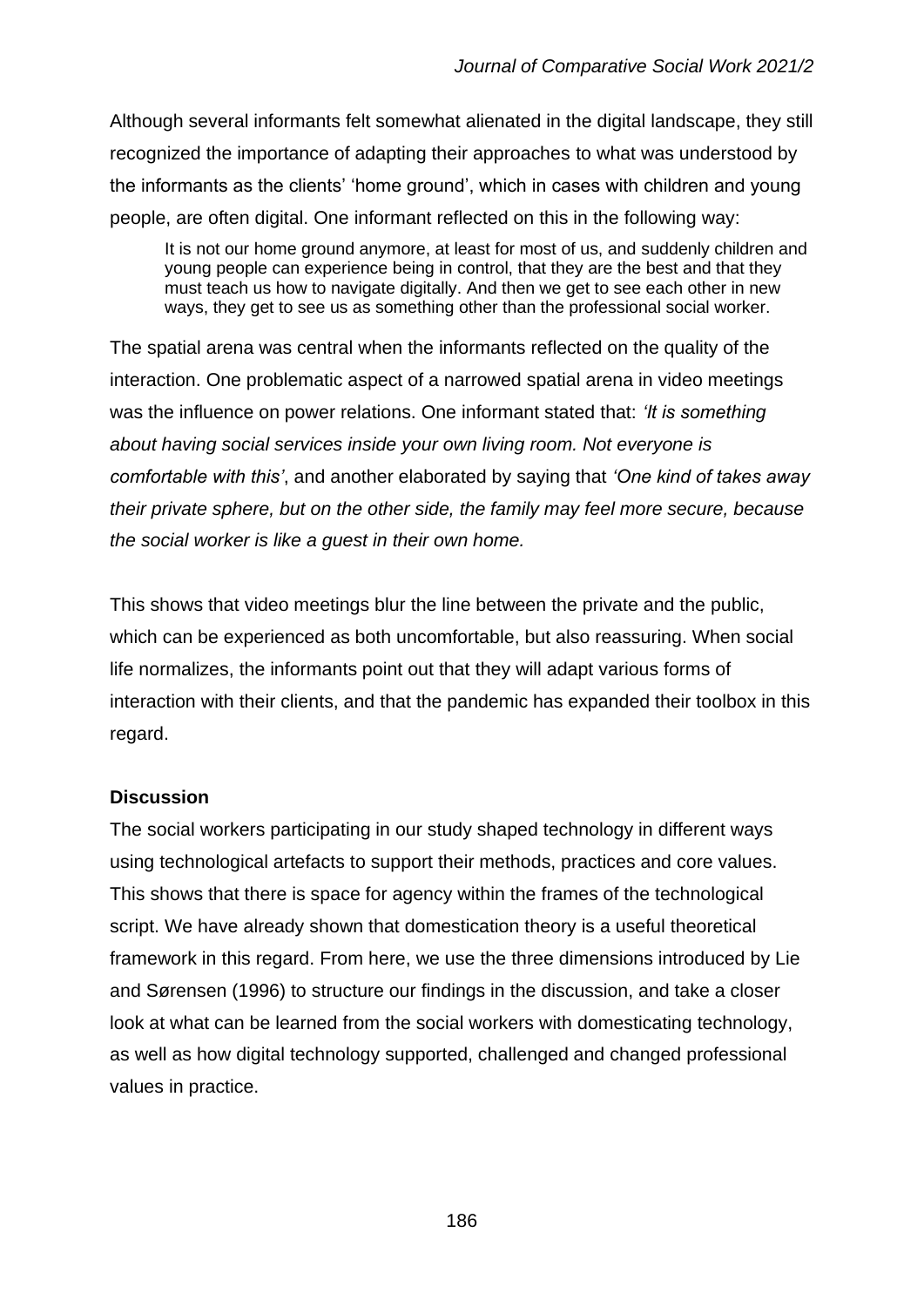#### *Cognitive processes related to learning*

The pandemic led to a rapid change in priorities and work routines; therefore, the informants' rationales became more articulated. They described their rapid learning curves, in which the first step was to learn features of the digital technology available. Several informants agreed that the pandemic had led to a leap in their own digital competence. When navigating and adopting technology within the new scope of action triggered by the pandemic, our informants stated that they did not follow a recipe, and emphasized the learning aspect as they had to change their way of thinking. As one informant expressed, an obstacle for fully harnessing the advantages of digital technology and its possibilities has been *'tackling the technological roadblocks of being part of the digital immigrant generation'.* The informants also recognized the learning potential when overcoming such obstacles, and that they would not have adapted well to digital solutions if not for the pandemic. The practice of sharing their screen was something that they were particularly nervous about, as they often had sensitive personal information in other tabs. To learn in a safe way, they tried the features together with colleagues. When studying video communication as a tool for psychosocial support to people recovering from mental disorders, Oestergaard and Dinesen (2019) also found that the community of practice and mutual learning between staff and citizens were essential to the social workers. The concept of learning within domestication theory emphasizes the temporal quality as an ongoing process, which may be influenced by input from others (Ask & Sørensen, 2019). How the social workers developed their skills among themselves and their clients exemplifies this. The next step in the continuous learning process concerned the content of the virtual interaction. In this regard, creating an informal and positive atmosphere was often their primary concern.

Although many informants perceived themselves as novices in the digital arena, they all appeared highly motivated to learn how to '*tackle*' them, due to the social distancing policies. The first step to mastering this was often described as learning the different features of the programmes. The sudden and somewhat forced digital transformation due to the pandemic made our informants more aware of what went missing in virtual interactions, which they realized they greatly appreciated in their interactions with clients. It reinforced the need to meet clients face to face. These experiences created a unique setting for extensive learning. As a first step in the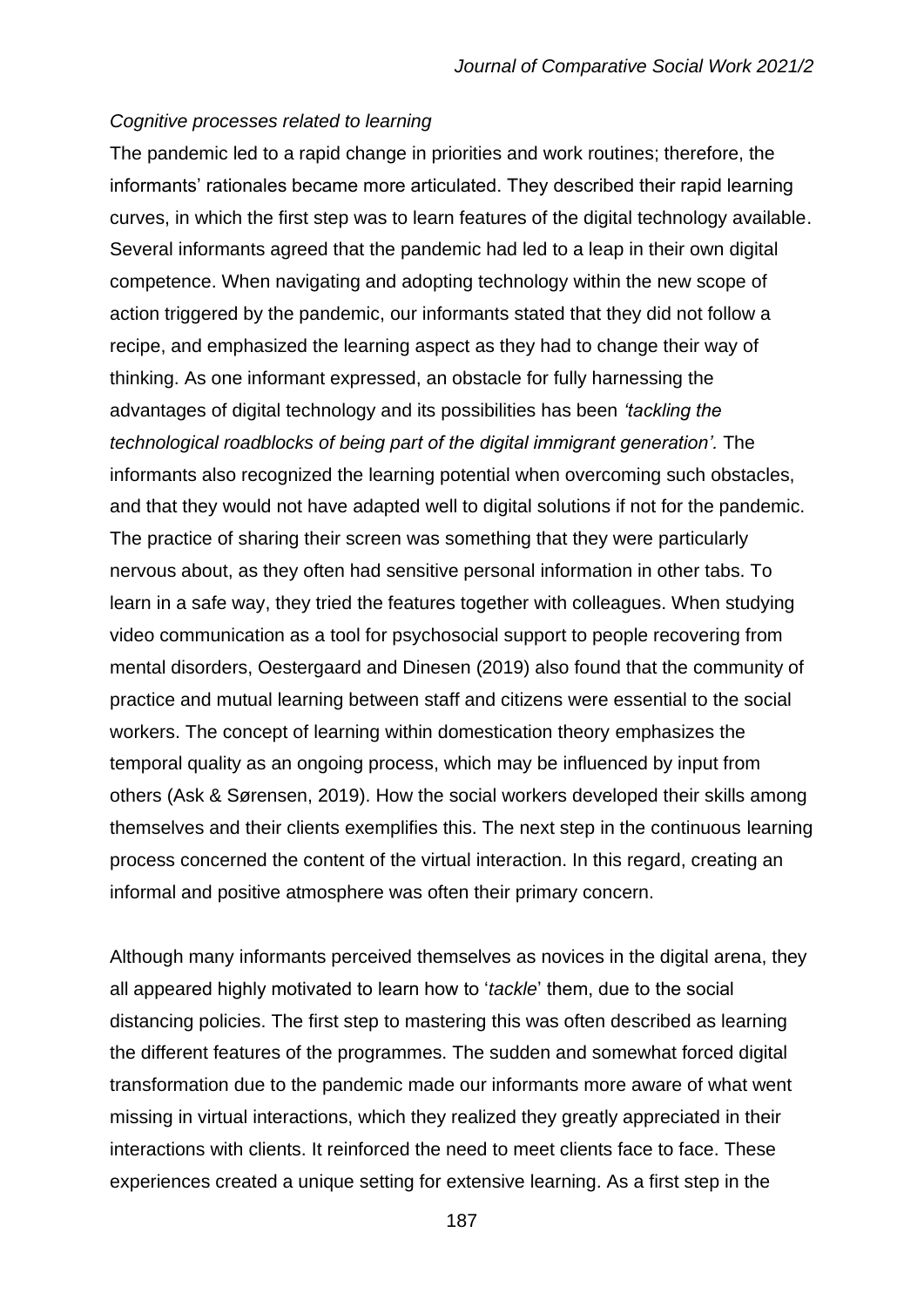learning curve, they had to move out of their comfort zones to create learning experiences. Previous research on domestication also stresses the fact that people domesticate technologies in order to achieve something (Ask & Sørensen, 2019). Our informants' sudden willingness to use virtual interaction platforms illustrates this. For them, achieving quality in interactions with clients made them desire to learn the technology needed in order to do this.

They did not see themselves merely as passive users of the digital technology. One informant enthusiastically claimed that, *'We invented [Google] Hangouts',* meaning that although they had to learn the features of different digital platforms such as Google Hangouts, they also 'invented' ways of using it to fit their needs and professional values and norms. Another example of how the social workers adjusted and fit different technology in order to achieve their goals concerned how they used apps such as Mentimeter and Kahoot in digital group meetings. This alludes to the space of agency created in their interactions with the digital technology (Berker et al., 2006). Pandemic measures contributed to what we choose to call an 'accelerated domestication process', in which the learning outcomes rapidly manifested themselves. The next step in the learning process concerned how the invention process took place within this space of agency and the practices involved, which we will discuss further in the next section.

#### *The construction of a set of practices related to an artefact*

The second aspect of domestication regards the construction of a set of practices related to an artefact. According to domestication theory, 'strange' and 'wild' technologies must be 'housetrained'. In this way, they are integrated into the structures, daily routines and values of users and their environments (Lie & Sørensen, 1996). For social workers, this means that the technology at hand needs to be adjusted to fit their professional goals and values. Helping clients to understand themselves and their situation, as well as strengthening their participation and sense of empowerment, are important elements in social workers' professional training. Our informants emphasized, through several examples, how these elements were taken into account when constructing practices related to video meetings.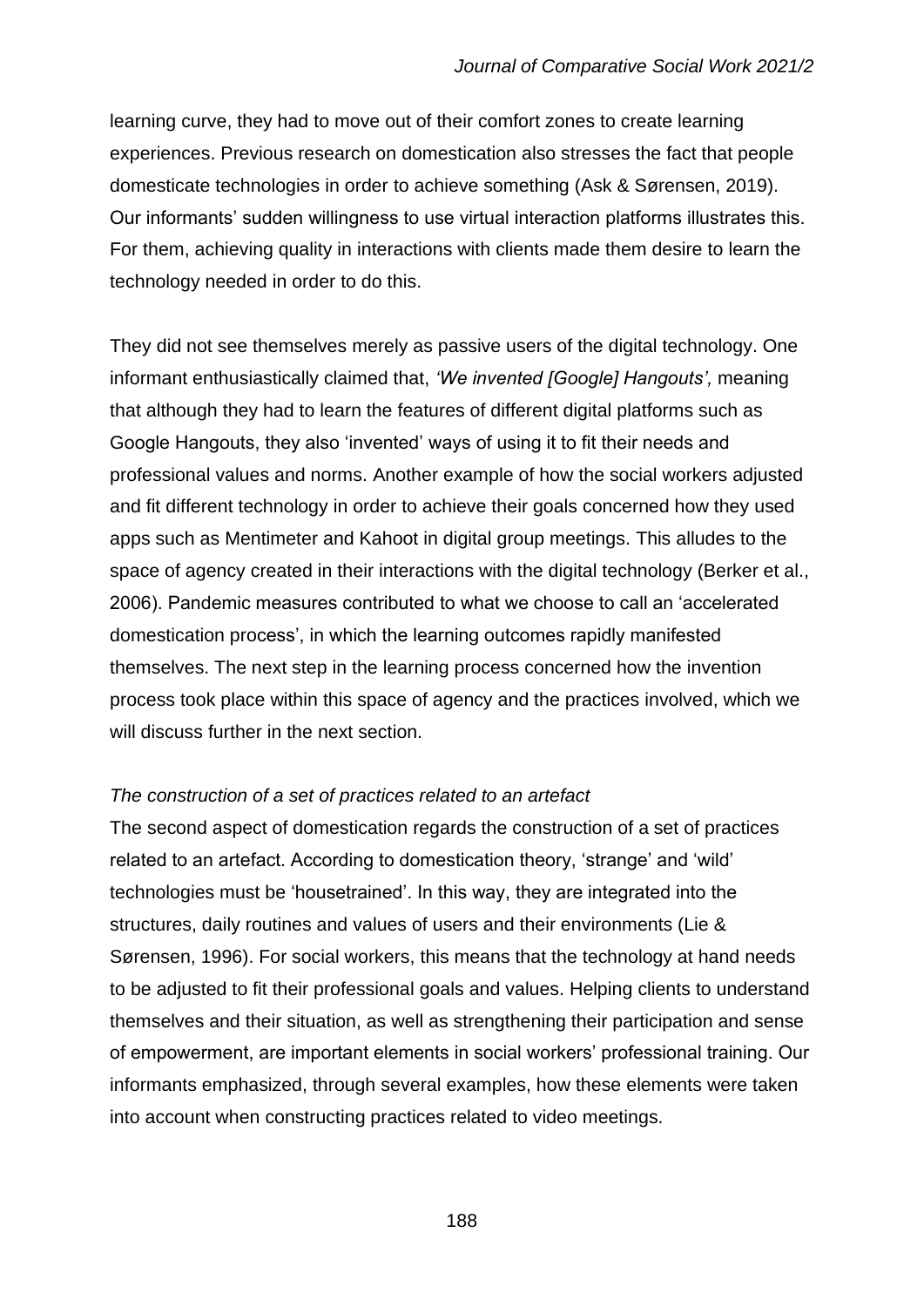The pandemic set the premises for virtual interactions with clients, and how social workers were free to explore and adapt the use of digital technology within a given framework. Our informants developed new discretionary practices because of the national lockdown and explored new ways of practicing digital social work, which created space for creativity. Engaging young clients through digital activities and learning from them was one example, as illustrated in the analysis. Although they highlighted creative solutions, some informants expressed a concern for the future, that austerity measures could make the digital transition permanent and limit their possibilities, thereby making virtual meetings the 'new norm' under normalized circumstances.

The invention process mentioned in the previous section consisted of developing different practices and strategies to fit the 'new normal', as exemplified in the analysis. According to Wyatt (2003), not to use specific technologies can also be a strategic decision, and when our informants reflected on what they would bring into more normalized circumstances, considerations on whether to use digital technology or meet clients in person were central. The pandemic situation and being forced into digital social interactions meant that our informants were able to put into words what they missed about the 'old ways'. They pointed out the limitations of digital technology. Among other things, they missed the close contact with clients when interacting with them face to face.

Domestication is a multi-sited and multi-agency process, in which technology itself is given agency (Sørensen, 2004). There are several overlapping efforts and purposes and manifold actors, things and people, systems and relationships that are mobilized, which come together to form and dissolve attachments (Lehtonen, 2003). As we have seen throughout the analysis, it is not just the individual social worker and the chosen digital platform that makes the socio-technical assemblage. The pandemic situation, clients, their colleagues, professional values and practices, as well as the organizational framework, are just as important. In this regard, domestication could be seen as a collective and relational process between various actors, including the technology itself. Furthermore, this allows communication, which previously primarily took place face to face, to unfold with more or other actors. Our informants clearly expressed this when they talked about how they joined their clients' living room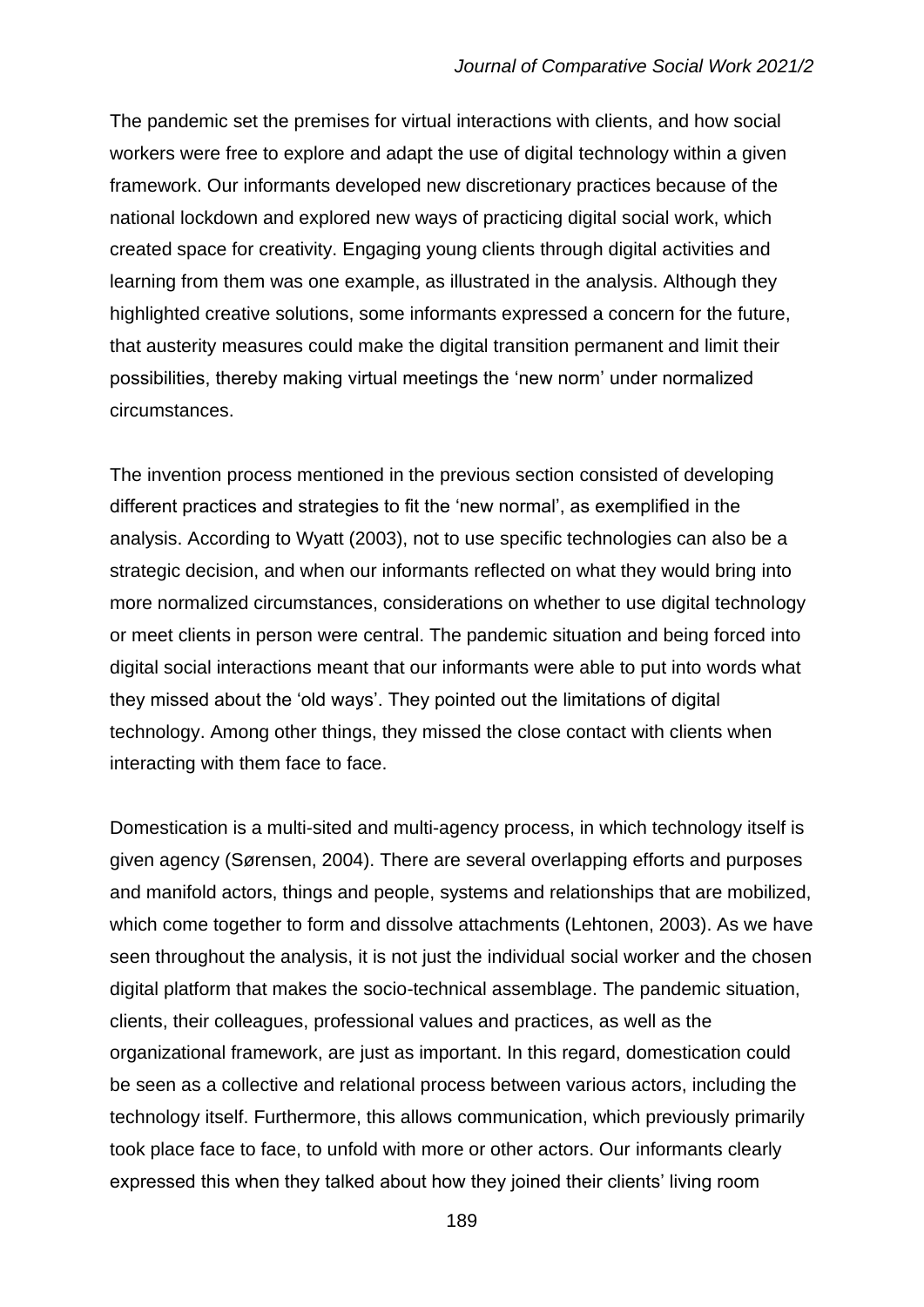through the screen, and became acquainted with other aspects of their lives. This concerns how they constructed meaning related to the use of digital technology in interactions with their clients, which is further addressed in the next section.

#### *The construction of meaning of the artefact*

The informants made several statements that can be linked to the construction of meaning related to the artefact. In their article about video interaction guidance, Maxwell and Rees (2019) show how new technologies can strengthen traditional social work values and the return to a more relationship-based practice. The pandemic created a sudden transition and developments in practices and strategies, in which digital technology and its possibilities were integrated. One prominent change in the use of digital technology in pandemic social work was related to the possibilities to stay in touch with clients. Doing social work during the pandemic not only concerned the specific social problems related to clients' cases, but also availability in a time of crisis and rapid change. In this way, the digital technology, together with the unfamiliar situation, shaped social workers' priorities and digital technology became important in the experience of availability. The informants also pointed out that the availability and quality of the relationship were related. Similarly, Natland and colleagues (2019) state that making oneself available to clients lays the groundwork for relationship building, and invites dialogue. In this matter, the domestication process was influenced by how the informants perceived their clients' needs and perspectives.

A more unforeseen result of the virtual meetings concerned how several informants were perceiving their clients in a new light. In this regard, the materiality of the setting was highly relevant. According to the informants, their encounters with clients were perceived as more personal, in that they invited and were invited into each other's homes. In the virtual arena, clients presented more aspects of themselves and their everyday lives; for example, young clients showed and taught their digital skills through gaming. In such cases, meeting young clients on their 'home ground' helped to strengthen their sense of security and their relationship to the social worker. On the other hand, our informants also problematized that they only presented and were presented with a small section of the reality behind the screen. In many cases, they only saw their client's face, and not their bodies or other contextual aspects beyond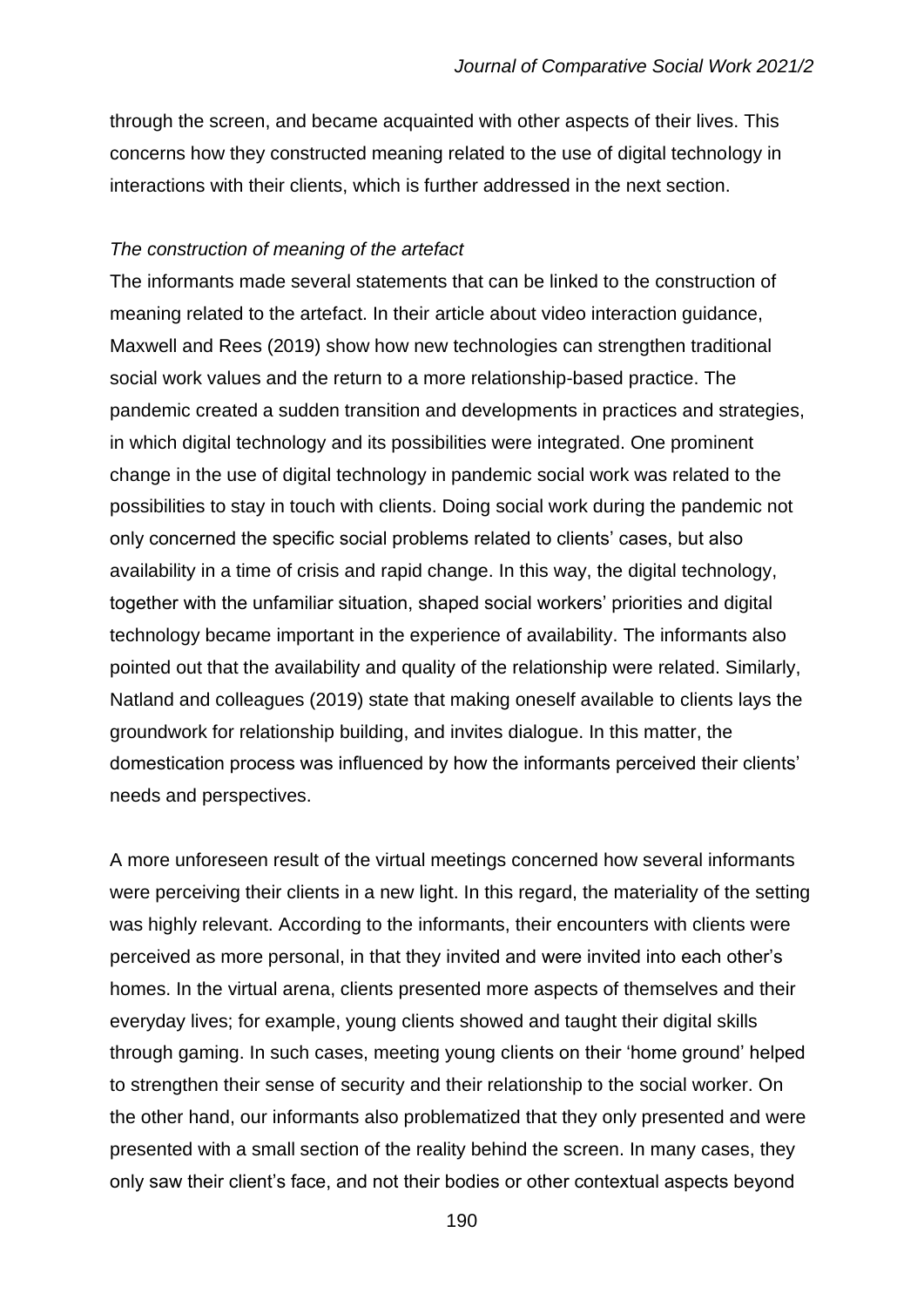the reach of the screen. According to Cook and Zschomler (2020), the shift to 'virtual home visits' during lockdown had immediate and profound implications on the social workers' capacity to make sense of children's lives. In their study, social workers described gaining a greater understanding of families' everyday lives, despite the physical distance. This is recognizable in our interviews as well, but at the same time our informants also reflected on the negative aspects related to the lack of intimacy experienced during virtual home visits. This indicates that the interactive negotiations embedded in the domestication process are highly relational.

In domesticating technology in encounters with clients during the pandemic, our informants were clear on their priorities. Digital technology enabled frequent contact with clients and several opportunities to follow up, though not necessarily in line with computer safety and confidentiality. The pandemic influenced priorities regarding values. Ethical considerations of confidentiality in digital social work are considered to be one of the most important questions that social workers consider (Hill & Ferguson, 2014; Barsky, 2017), and domestication processes can be characterized by controversies (Ask & Sørensen, 2019). The most important thing for the informants was to be available to their clients so that they did not feel abandoned in a situation characterized by social distancing. Cook and Zschomler (2020) found that virtual communication with families invited a 'little and often' approach, which changed the relationship between social worker and client. Due to the pandemic, our informants realized that they shared the same challenges and problems in everyday life as many of their clients. As mentioned in the analysis, the informants felt that they were 'in the same boat' as their clients. Having frequent contact through domesticating and 'taming' technology made them feel part of a 'new' community, facing and 'tackling' the same problems.

#### **Concluding remarks**

Domesticating is a multi-sited and multi-actor process of transformation that goes from seeing an artefact as radical, exciting, unfamiliar or possibly even dangerous, to seeing it as routine, mundane and an ordinary part of life (Sørensen, 2004). Rapid developments due to the pandemic and social distancing policies made it possible to investigate how the domestication processes unfolded when digital technology became an integrated and 'taken for granted' part of social work practice.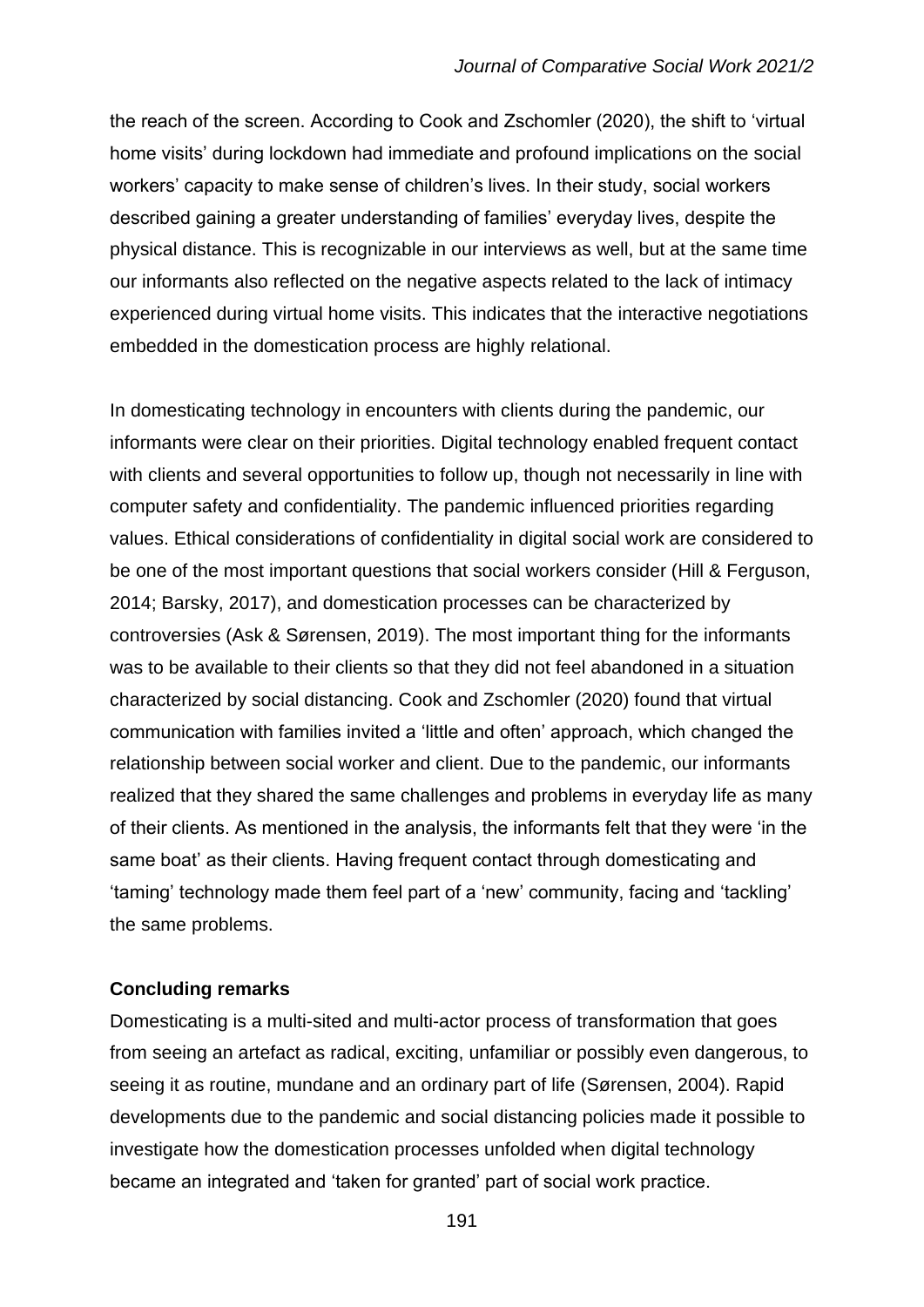In this article, we have addressed how digital technology can support, challenge and change professional values in practice. Based on our research, we can begin to understand how social workers co-produce and adapt the use of technology to what they believe is important in interactions with clients, and in this adaption, how they seek to preserve core values in social work practices and professional development. Moreover, we illuminate how social workers create opportunities and perceive challenges when digital technology becomes a key player.

Domestication theory pays little attention to the more structural aspects of social work (Sovacool & Hess, 2017). The organizational context of social work is controlled by bureaucratic regulations and structures, which to varying degrees limit the way technology can be used and influence the impact of technology. To further scrutinize the duality between technology and individuals, it will be necessary to include these structural characteristics and other critical perspectives in further research, in addition to the clients' perspectives on digital communication. The findings indicate that the pandemic situation expanded the social workers' digital toolbox, and that agency in digital social work needed both professional knowledge and creativity. Furthermore, the digital transformation created new forms of ethical considerations, and both risks and benefits regarding user participation. This calls for further research and exploration in the field of social work.

Norway and other Nordic countries are at the forefront of developing digital governmental services. Still, we believe that our findings contribute to international research on digital social work, a rapidly changing field. Our research shows that the pandemic has been a 'digital fast forward' for social work practice and research, and therefore accelerated the domestication of technology. We also underscore collective processes of domesticating technology within the new terms for practice, in which technological artefacts, professional social work values, social workers, clients and societal changes mutually influence each other. The domestication processes related to technological artefacts are seldom complete (Berker et al., 2006, and as virtual meetings have become a part of everyday social work, this calls for continuous research on the topic.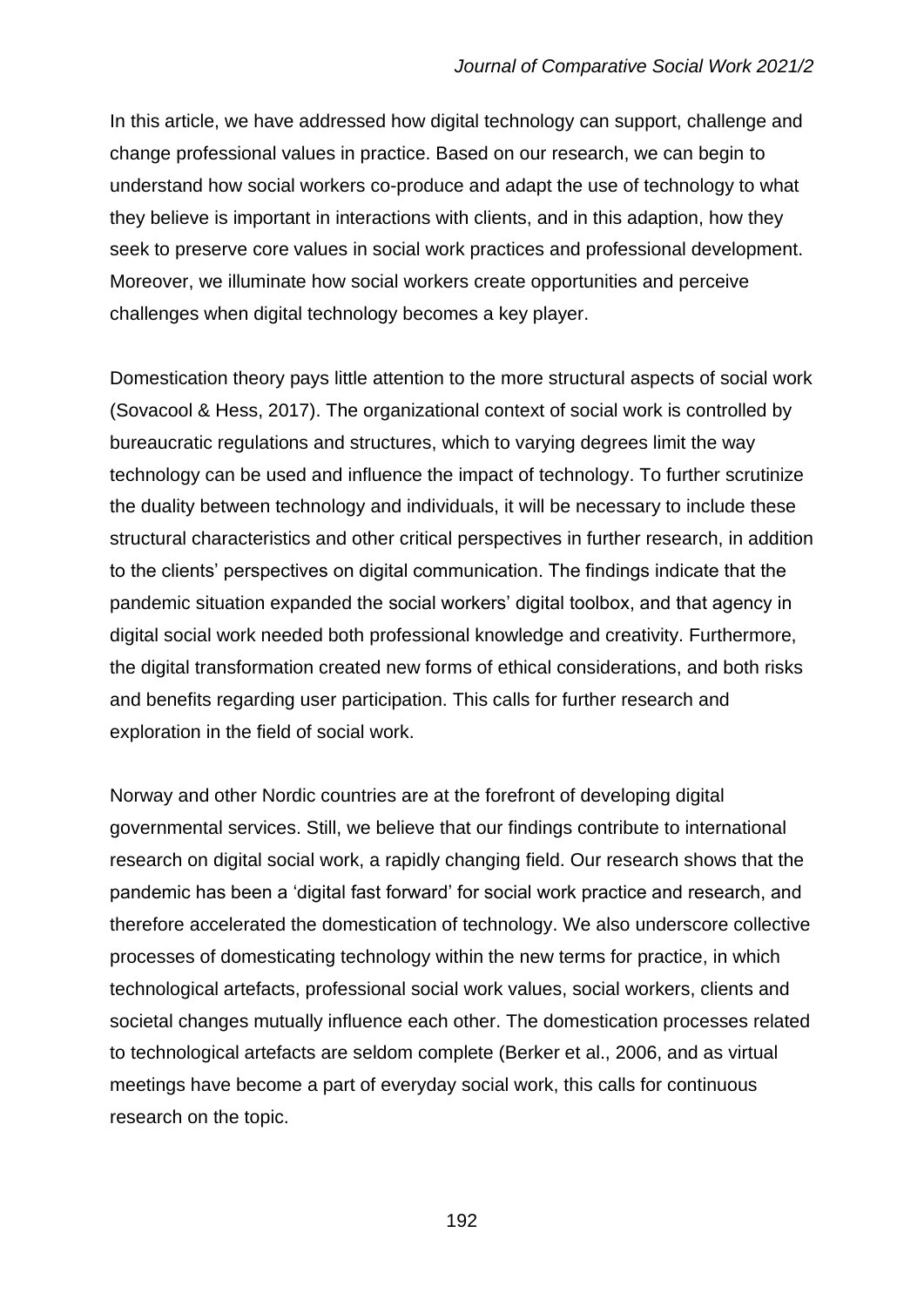# *Acknowledgements*

We would like to thank all of the informants for their time in answering our questions on the topic, as well as our colleagues and supervisors who contributed with important feedback.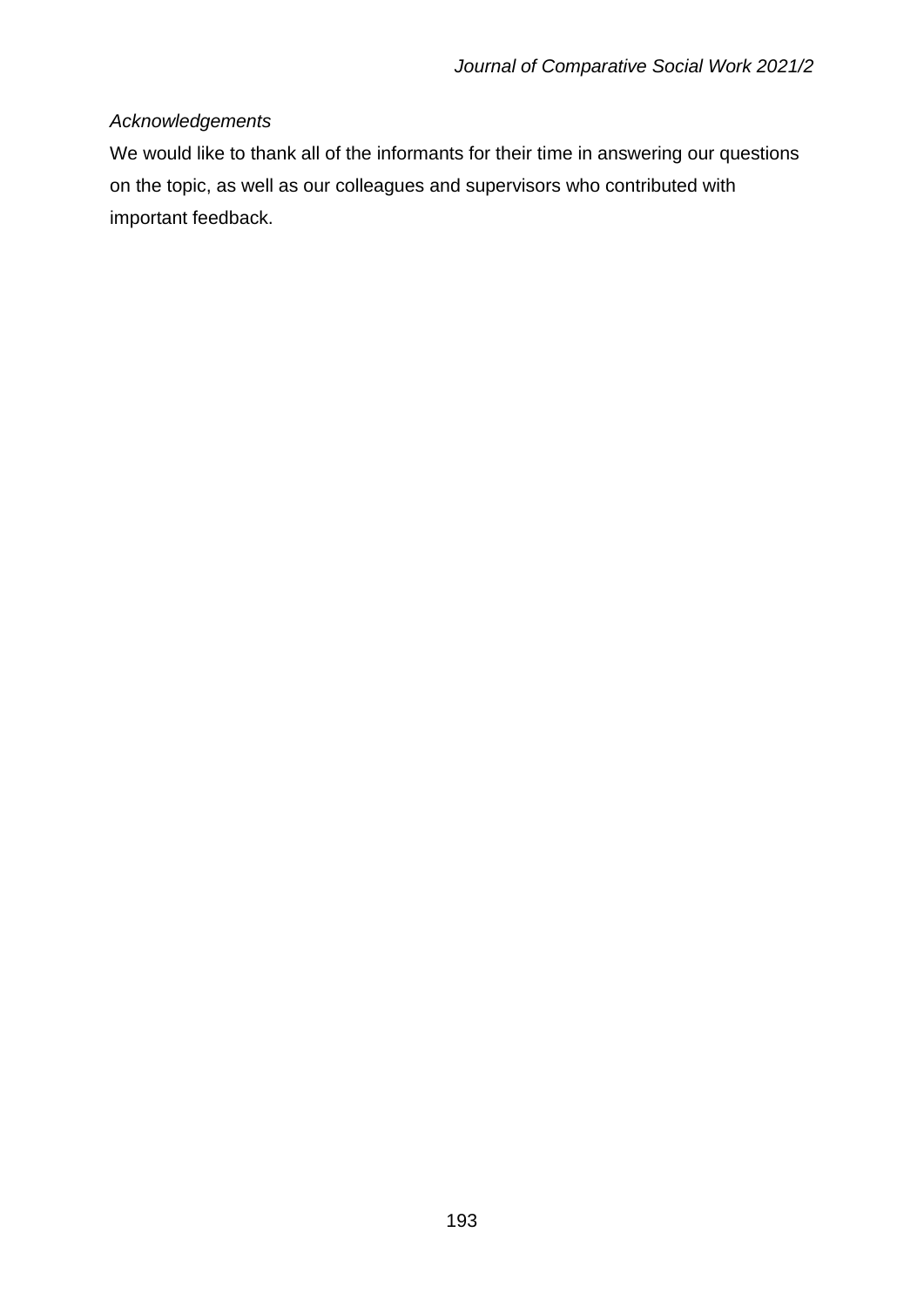#### **References**

- Ask, K., & Sørensen, K. H. (2019). Domesticating technology for shared success: Collective enactments of World of Warcraft. *Information, Communication & Society*, *22*(1), 73-88. https://doi.org/10.1080/1369118X.2017.1355008
- Barsky, A. E. (2017). Social work practice and technology: Ethical issues and policy responses. *Journal of Technology in Human Services, 35*(1), 8-19. https://doi.org/10.1080/15228835.2017.1277906
- Berker, T., Hartman, M., Punie, Y., & Ward, K. (2006). *Domestication of Media and Technology*. McGraw-Hill Education.
- Bufdir, The Norwegian Directorate for Children, Youth and Family Affairs (2020). *Utsatte barn og unges tjenestetilbud under Covid-19 pandemien.* Statusrapport 2. https://bufdir.no/Bibliotek/Dokumentside/?docId=BUF00005139
- Bullock, A. N., & Colvin, A. D. (2015). Communication technology integration into social work practice. *Advances in Social Work, 16*(1), 1-14. https://doi.org/10.18060/18259
- Cook, L. L., & Zschomler, D. (2020). Virtual home visits during the COVID-19 pandemic: Social Workers' perspectives. *Practice, 32*(5), 401-408. https://doi.org/10.1080/09503153.2020.1836142
- Datatilsynet, The Danish Data Protection Agency (2021). *Transmission af personoplysninger via sms*.

https://www.datatilsynet.dk/emner/persondatasikkerhed/transmission-afpersonoplysninger-via-sms

- Granholm, C. P. (2016). *Social work in digital transfer - blending services for the next generation* [Ph.D. thesis]. University of Helsinki. https://helda.helsinki.fi//bitstream/handle/10138/231820/GranholmSlutlig210316 .pdf?sequence=1
- Hammersley, V., Donaghy, E., Parker, R., McNeilly, H., Atherton, H., Bikker, A., & McKinstry, B. (2019). Comparing the content and quality of video, telephone, and face-to-face consultations: A non-randomised, quasi-experimental, exploratory study in UK primary care. *British Journal of General Practice*, *69*(686), e595-e604. https://doi.org/10.3399/bjgp19X704573
- Hill, K. M., & Ferguson, S. M. (2014). Web 2.0 in social work macro practice: Ethical considerations and questions. *Journal of Social Work Values and Ethics*, *11*(1).

Hill, A., & Shaw, I. (2011). *Social Work and ICT*. SAGE.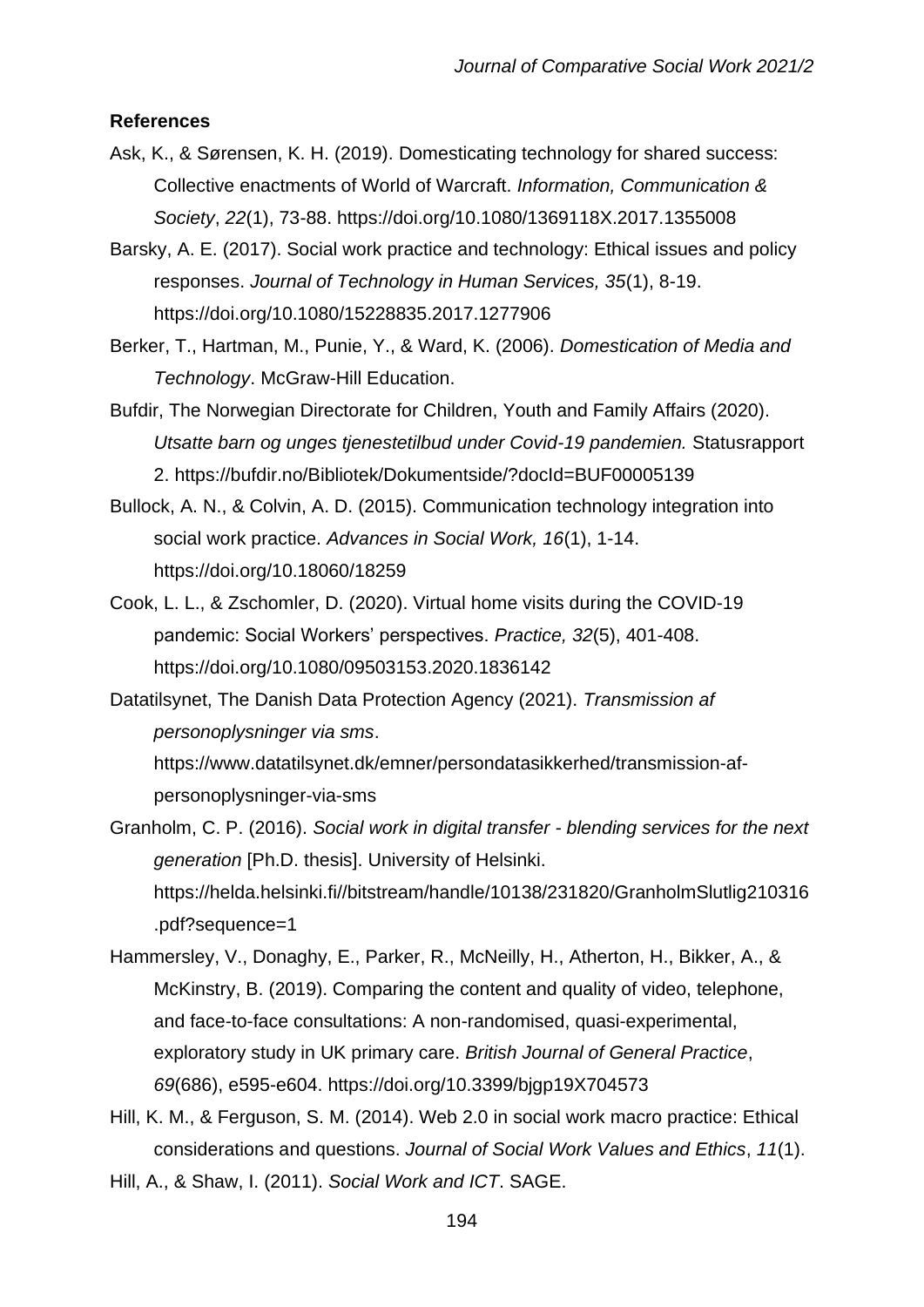- Huuskonen, S., & Vakkari, P. (2012). 'I did it my way': Social workers as secondary designers of a client information system. *Information processing management*, *49*(1), 380-391. https://doi.org/10.1016/j.ipm.2012.05.003
- LaMendola, W. (2019). Social work, social technologies, and sustainable community development. *Journal of Technology in Human Services*, *37*(2-3), 79-92. https://doi.org/10.1080/15228835.2018.1552905
- Lehtonen, T.-K. (2003). The Domestication of New Technologies as a Set of Trials. *Journal of Consumer Culture, 3*(3), 363-385. https://doi.org/10.1177%2F14695405030033014
- Lie, M., & Sørensen, K. H. (1996). *Making technology our own? Domesticating Technology into Everyday Life*. Scandinavian University Press (Universitetsforlaget).
- Maxwell, N., & Rees, A. (2019). Video Interaction Guidance: A return to traditional values and relationship-based practice? *The British Journal of Social Work*, *49*(6), 1415-1433. https://doi.org/10.1093/bjsw/bcz067
- Natland, S., Bjerke, E., & Torstenssen, T. B. (2019). 'Jeg fikk blankpusset håpet om at jeg hadde en framtid'; opplevelser av god hjelp i møter med NAV. *Fontene forskning*, (1), 17-29.
- NAV, Norwegian Labour and Welfare Administration (2020). *Hovedtall om arbeidsmarkedet 2020.* https://www.nav.no/no/nav-ogsamfunn/statistikk/arbeidssokere-og-stillinger-statistikk/relatertinformasjon/arkiv-hovedtall-om-arbeidsmarkedet-2020.
- NRK, Norwegian Broadcasting Corporation (2021). *Kraftig økning i alvorlig vold mot barn.* https://www.nrk.no/sorlandet/kraftig-okning-i-alvorlig-vold-mot-barn-1.15375187?fbclid=IwAR0pB6AvrvRvJ1Yw\_FAMFlALJudFftPlPfjf55GJweYWAtMAsMmAyGkw1w.
- OECD (2017). *Digital government review of Norway: Boosting the digital transformation of the public sector*. OECD Publishing. https://doi.org/10.1787/9789264279742-en
- Oestergaard, C. U., & Dinesen, B. (2019). Video communication as a tool for psychosocial support for people recovering from severe mental disorder: Social workers' experiences. *mHealth*, (5), 38. https://doi.org/10.21037/mhealth.2019.08.09